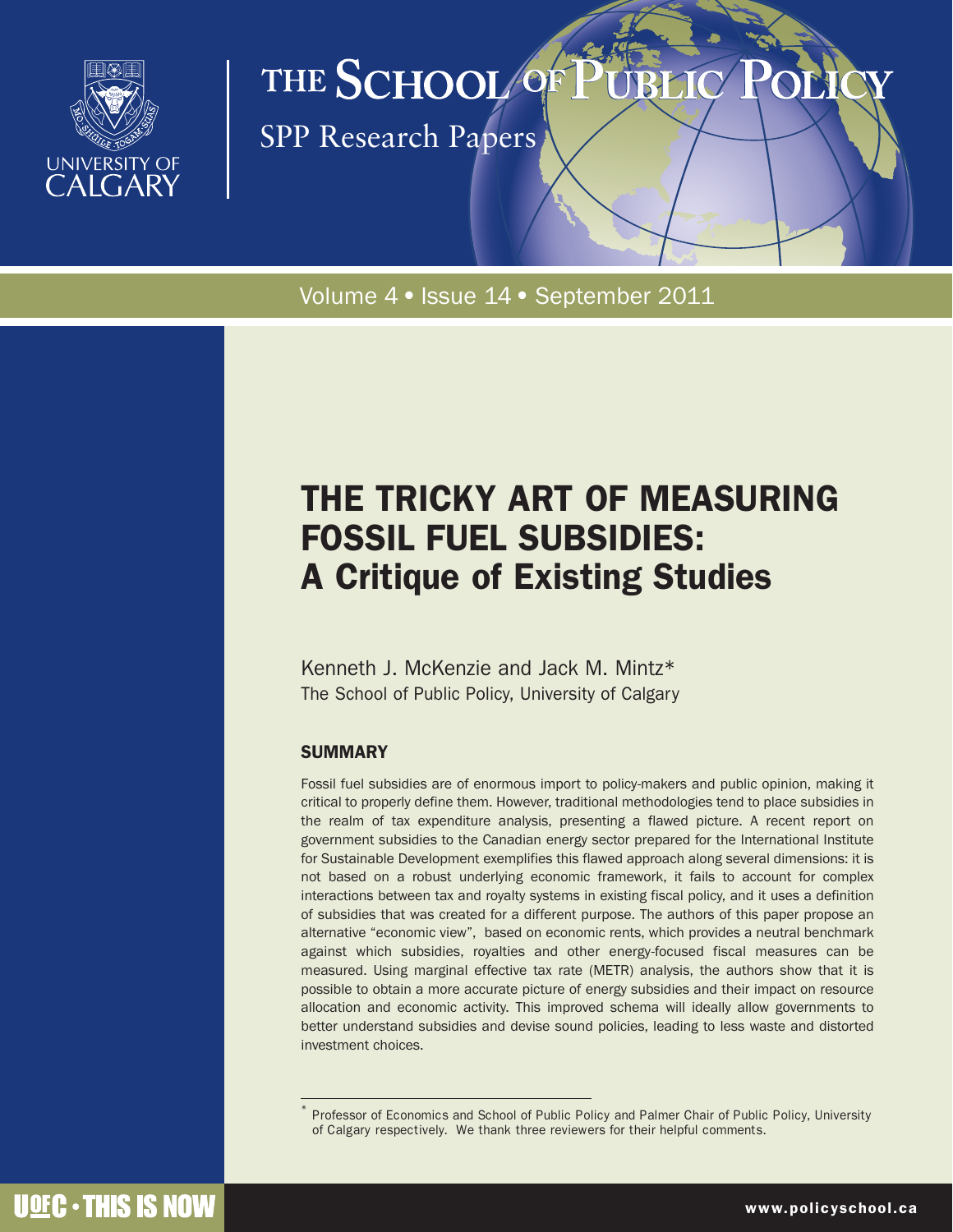# INTRODUCTION

This paper examines methodologies used to analyze the magnitude of "subsidies, which may be in the form of grants or tax relief given to consumers and businesses. In Canada, the focus has been on subsidies provided to the oil, gas and coal industries, of which most have been in the form of tax reductions for specific investment decisions made by the fossil fuel industry.

We believe that the typical approach to measuring fossil fuel subsidies  $-$  most of which is essentially rooted in the concept of tax expenditures<sup> $1$ </sup> — is fundamentally flawed and misleading in several ways. The purpose of this paper is to examine these flaws and suggest what we think is a more appropriate methodological approach to evaluating taxes and subsidies in the oil and gas sector.

We present instead what we call the economic view of subsidies. The economic view is based upon an optimizing model of investment in the oil and gas industry. Any definition of subsidy must be based on an underlying benchmark — subsidy relative to what? The economic view suggests a natural benchmark against which subsidies, taxes and royalties can be measured; neutrality with respect to the investment decisions of oil and gas companies and in comparison with other business activities. While the notion of neutrality can itself be defined in numerous ways  $-$  we consider some alternatives  $-$  it is a concept well grounded in both economic theory and the realities of investing in the fossil fuel sector.

We provide an alternative analysis to the tax expenditure approach, which offers, in our view, a more meaningful understanding of the economic effects of tax subsidies on the allocation of resources. Upon taking into account the impact of taxes and royalties on investment decisions, we find that oil and gas industries are not subsidized in aggregate once negative tax expenditures, not just positive ones, are taken into consideration.

Studies of taxes, royalties and subsidies in the energy sector are very much of interest to policy makers. In the statement issued at the conclusion of their 2009 summit in Pittsburgh, the leaders of the G-20 Group of countries noted that:

> Enhancing our energy efficiency can play an important, positive role in promoting energy security and fighting climate change. Inefficient fossil fuel subsidies encourage wasteful consumption, distort markets, impede investment in clean energy sources and undermine efforts to deal with climate change.*<sup>2</sup>*

We support this sentiment. Our view is that the appropriate principle for business fiscal policy is to raise revenue in the most efficient manner by setting tax rates as low as possible on neutral bases that do not favour one form of activity over another. Explicit subsidies should generally be avoided. Royalties should be efficiently set to capture rents accruing to the government that owns the resources available for extraction. Only in a limited number of cases is some deviation appropriate from these principles; for example, the imposition of taxes (or regulations) to reduce environmental harms or tax incentives or subsidies to encourage innovative activity that would otherwise not be undertaken due to the inability of firms to appropriate the full social returns to research.

*<sup>1</sup>* Stanley Surrey, *Pathway to Tax Reform: The Concept of Tax Expenditures*, Cambridge: Harvard University Press, 1974.

*<sup>2</sup>* Quoted in OECD Secretariat (2010), *Measuring Support to Energy — Version 1.0*, Background paper to the joint report by IEA, OPEC, OECD and World Bank on "Analysis of the Scope of Energy Subsidies and Suggestions for the G-20 Initiative," on March 23 at http://www.oecd.org/dataoecd/62/63/45339216.pdf, page 5.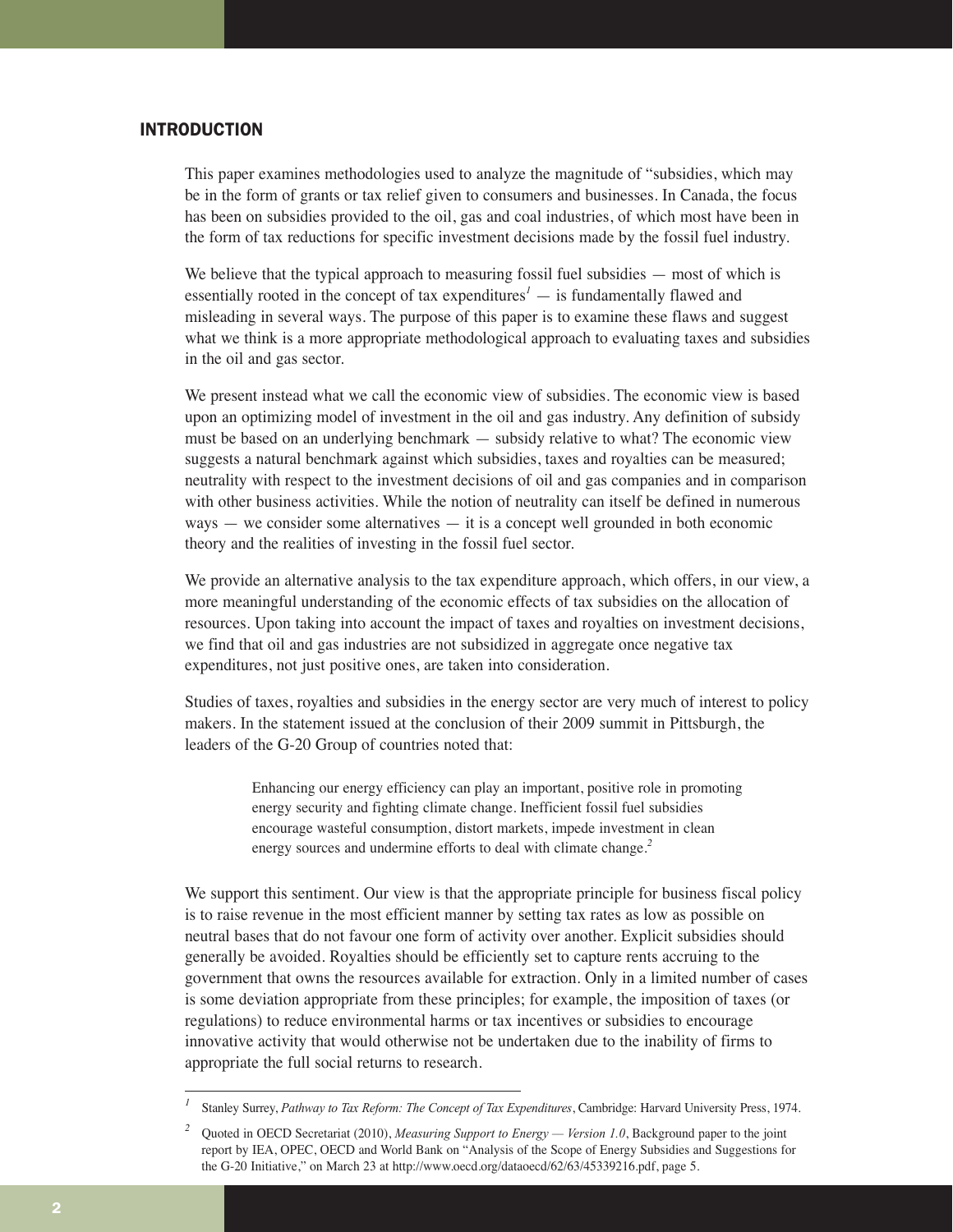A good illustration of the difficulties inherent with measuring tax subsidies is contained in a 2010 report conducted for the Global Subsidies Initiative (GSI) of the International Institute for Sustainable Development (IISD) (hereinafter, the Report). This Report examines government subsidies to the oil and gas sector by the federal government and three Canadian provinces — Alberta, Saskatchewan and Newfoundland & Labrador.*<sup>3</sup>* The Report identifies a total of 63 subsidy programs for the upstream oil and gas sector totalling over \$2.84 billion (2009 dollars). Most of the subsidies included in the study are of the nature of so-called tax breaks and royalty reductions.

We use the IISD Report as a foil to discuss our views on the appropriate way to think about and evaluate subsidies in the oil and gas sector (or any other sector for that matter), and to highlight difficulties with the tax expenditure approach. The Report exemplifies a common approach to measuring subsidies that we think is methodologically flawed. Using the Report as a concrete example is a useful way to present our views, as it provides us with a convenient and concrete context.

In this regard, it is important to emphasize that it is not the intention of this paper to systematically dissect and critique the IISD Report. Rather, we view the Report as representative of a methodological perspective that seems to permeate popular thinking about subsidies in general, and subsidies for fossil fuels in particular. As such, the Report plays the role of a proxy for similar types of analysis.

The proper measurement of subsidies is a matter of no small consequence. The Report seems to have provided the fodder for some recent controversial statements by Canadian politicians. In the most recent federal election campaign the late Jack Layton, at the time leader of the NDP, suggested that if elected he would eliminate \$2 billion in subsidies to the oil sands.*<sup>4</sup>* More recently, Ontario Premier Dalton McGuinty claimed that "hundreds of millions" of dollars in federal oil and gas subsidies provided to Alberta and Saskatchewan were "paid for" by Ontario.*<sup>5</sup>*

The remainder of the paper is organized as follows. In the next section, we provide a more detailed discussion of the measurement of subsidies, especially with regard to the use of tax expenditure analysis. In the following section we discuss the GSI approach to subsidies used in the Report and present our assessment of it. This is followed by a discussion of the economic view, including a presentation of some illustrative calculations using this approach. This view is motivated by the well-accepted marginal effective tax rate literature. In the following section we discuss other issues, including the incorporation of environmental considerations and the use of appropriate instruments to achieve stated objectives. The last section concludes and summarizes.

*<sup>3</sup>* Dave Sawyer and Seton Stiebert (2010), *Fossil Fuels — At What Cost? Government support for upstream oil activities in three Canadian provinces: Alberta, Saskatchewan and Newfoundland and Labrador*. The Global Subsidies Initiative of the International Institute for Sustainable Development, on March 23, 2011 at www.globalsubsidies.org/research/fossil-fuels-what-cost-government-support-upstream-oil-activities-three-canadianprovinces.

*<sup>4</sup> The Globe and Mail*, "Visiting Quebec, Layton rips into oil sands," March 31, 2011. At http://www.theglobeandmail.com/news/politics/visiting-quebec-layton-rips-into-oil-sands/article1964853/

*<sup>5</sup> The Vancouver Sun*, "East-West battle brews over oil, gas subsidies," July 21 2011. At http://www.vancouversun.com/business/East+West+battle+brews+over+subsidies/5136180/story.html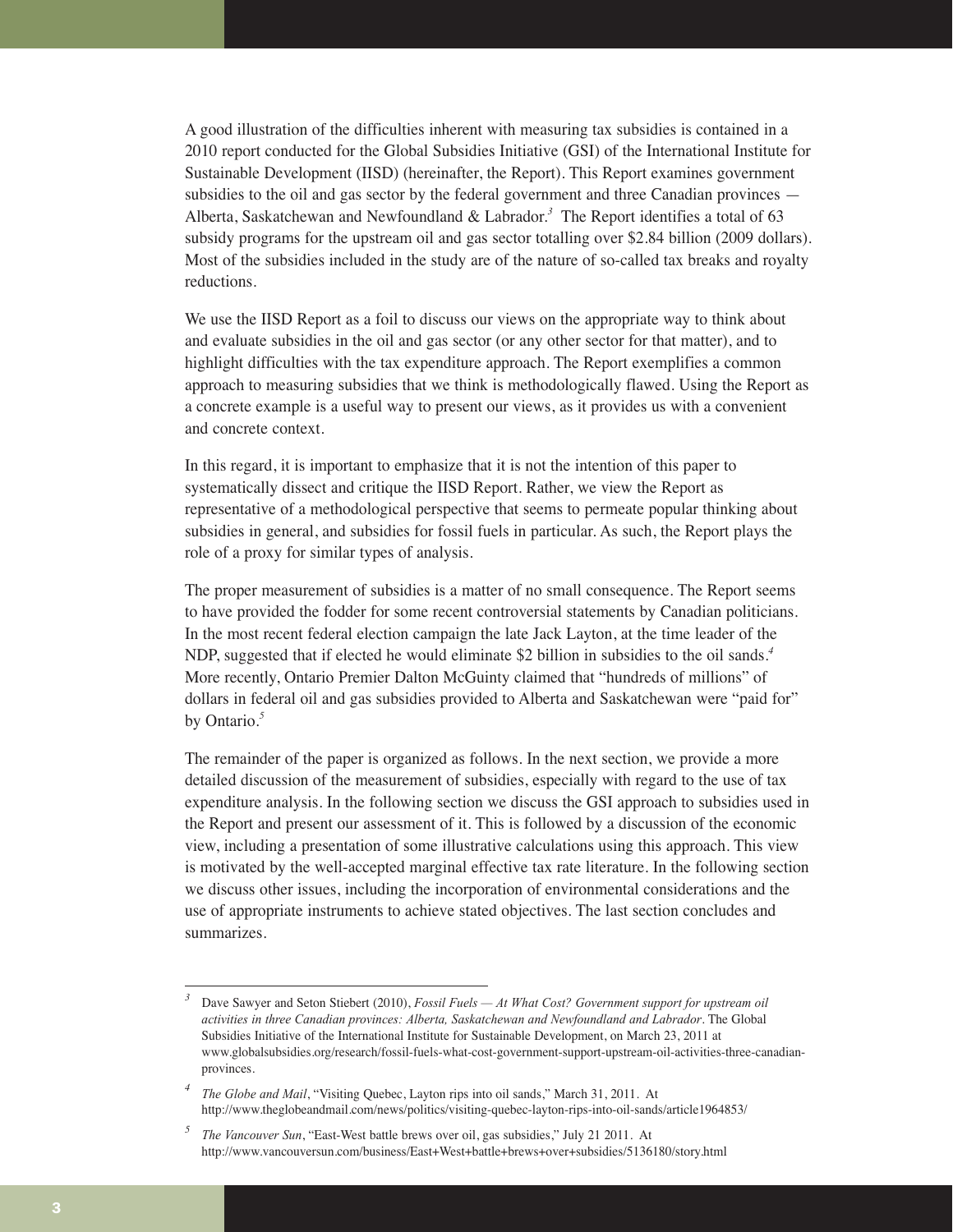# WHAT IS A SUBSIDY?

Typically a subsidy, whether a grant or tax relief, is viewed as a reduction in the cost of buying a good or service. With a reduction in the price of a product, purchasers will be more willing to buy more of it and producer will be more willing to supply it. Grants provided by governments are well-understood subsidies since the expenditure is budgeted. Subsidies provided through the tax system — tax expenditures — need to be understood in terms of the benchmark used for determining the appropriate level of tax to be paid by business. The difficulty is to determine whether the tax relief given to a firm is an explicit subsidy or, instead, an offset to make sure taxpayers pay taxes according to a benchmark system. This point is discussed in more detail below.

Subsidies can be measured in different ways depending on the focus of a study. For governments, the total cost of subsidies is important to determining their impact on public budgets. For economic and environmental objectives, subsidies should be measured in terms of their impact on the allocation of resources in the economy. This latter approach critically depends on how subsidies affect consumer or business decisions, which is a focus of many recent analytical reports.

Two concerns are particularly important with respect to business subsidies: waste and impact on the allocation of resources.

Waste arises when subsidies have a large revenue cost without impacting behaviour, either because the recipients would have undertaken the activity anyway, or the subsidy does not influence their economic decisions. In this case, taxes must be increased in order to fund ineffective subsidies and these taxes in turn impose economic costs by discouraging economic activity or distort business decisions. While we are particularly critical of subsidies that are wasteful in this manner, they are not in fact the focus of many fossil fuel subsidy studies, such as the Report, which view subsidies as having economic and environmental impacts due to fossil fuel investments encouraged by the subsidies.

The misallocation of resources results when businesses are directed to activities because the subsidy is available rather than investing solely on the basis of economic criteria. Businesses invest in capital until the risk-adjusted return is equal to the financial cost of capital. If a subsidy lowers the cost of capital or augments revenue, more investment would take place than otherwise, at least in principle. Thus, if the main concern over subsidies is their impact on economic behaviour, the appropriate measure is to look at how subsidies influence marginal decisions. In recent years, economists have developed methodologies that are used to assess how fiscal policies influence economic decisions. These methodologies are based upon the notion of the marginal effective tax rate on investment, which will be further discussed later.*<sup>6</sup>*

In the following section, we examine in detail the GSI Report that illustrates well the difficulties involved with measuring fossil fuel subsidies under the tax expenditure approach.*<sup>7</sup>*

*<sup>6</sup>* For the initial methodologies that were developed, see M. King, and D. Fullerton, *The Taxation of Income from Capital*, Chicago: University of Chicago Press, 1984 and R. Boadway, R., N. Bruce and J. Mintz (1984), "Taxation, Inflation and the Effective Marginal Tax Rate on Capital in Canada," *Canadian Journal of Economics*, 17 (1), 62-79.

*<sup>7</sup>* Sawyer and Stiebert (2010), *Fossil Fuels — At What Cost*, International Institute of Sustainable Development, Winnipeg, Manitoba, 2010, p. 11.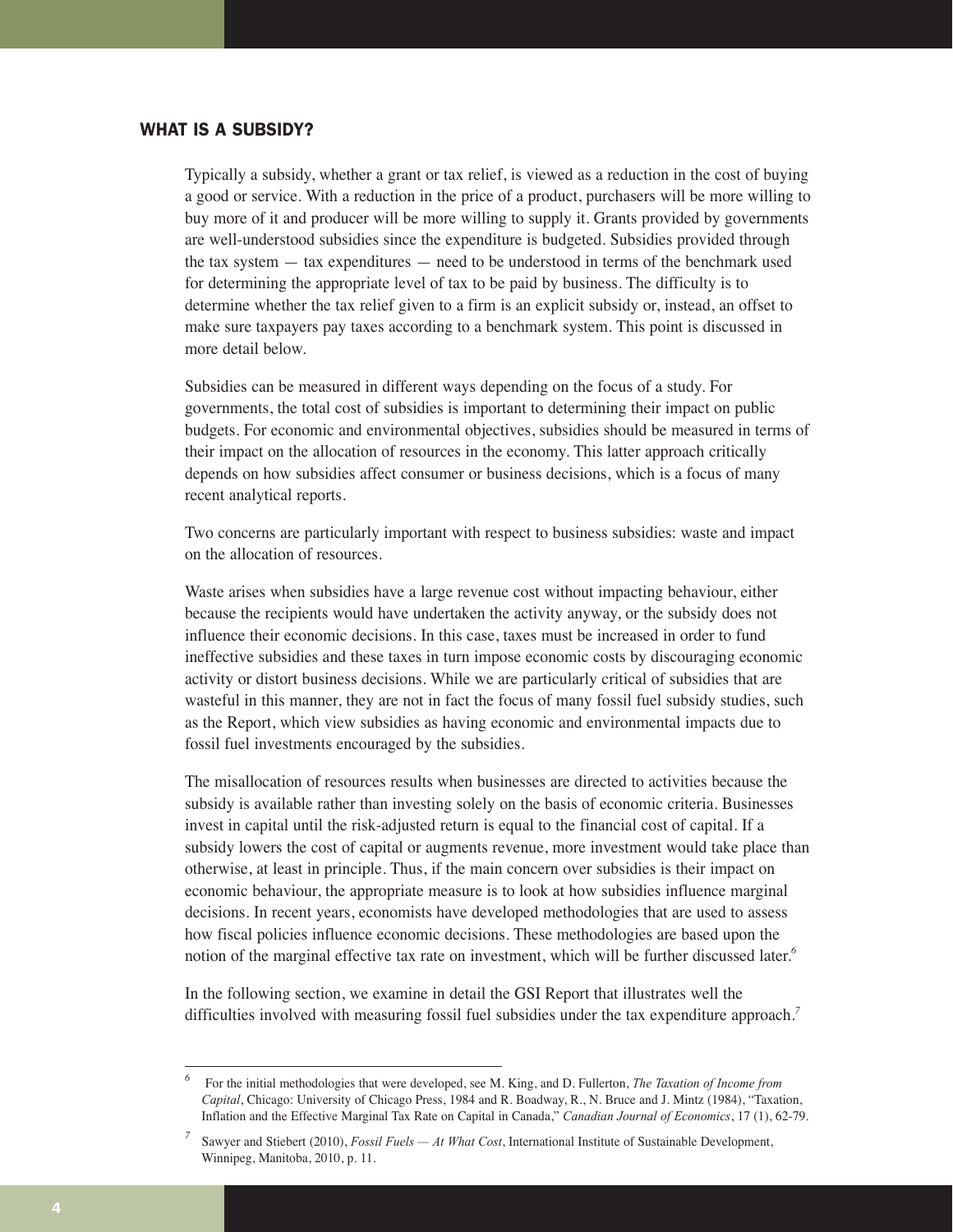# THE GSI APPROACH TO MEASURING SUBSIDIES

The GSI approach to subsidies is based upon the notion of preferential treatment.*<sup>8</sup>* This begs the obvious question: preferential relative to what? While this question will be returned to throughout this paper  $-$  and can indeed be viewed as the primary unifying theme  $-$  the approach is to label a program as a subsidy if preferential treatment is provided:

- To selected companies;
- To one sector or product when compared to other sectors;
- To sectors or products in one country when compared internationally.

The definition of subsidy employed by the GSI is based on the WTO's *Agreement on Subsidies and Countervailing Measure*s (ASCM). Article 1 of the ASCM identifies four types of highlevel subsidy categories whereby:

- Government provides a direct transfer of funds or potential direct transfer of funds or liabilities;
- Revenue is foregone or not collected;
- Government provides goods or services or purchases goods;
- Government provides income or price support.

Article 2 of the ASCM requires that a subsidy be specific to an enterprise, industry or group of enterprises or industries.

The Report takes a four-step approach to assessing subsidies for fossil fuels in Canada:

- 1. Identify programs in the oil sector that are not available to other sectors;
- 2. Sort the programs (by jurisdiction) into the four high-level subsidy categories identified above;
- 3. Quantify the number of the subsidies and their value;
- 4. Estimate the environmental and economic impacts of the subsidies.

The Report identifies 63 subsidies in the upstream oil sector using this approach, attributing 17 to the federal government, 18 to Alberta, 19 to Saskatchewan and nine to Newfoundland & Labrador. Of these 63 subsidies, they are able to quantify 46 of them. Summing over these 46 programs, they determine that in total about \$2.84 billion in subsidies are offered to the upstream oil sector by the four governments  $-$  \$1.382 billion by the federal government, \$1.049 billion by Alberta, \$327 million by Saskatchewan and \$83 million by Newfoundland & Labrador.

For a discussion of the GSI approach to defining fossil-fuel subsidies, see Global Subsidies Initiative (2010), *Defining fossil-fuel subsidies for the G-20: Which approach is best?*, Policy Brief. Geneva: GSI, June 2010.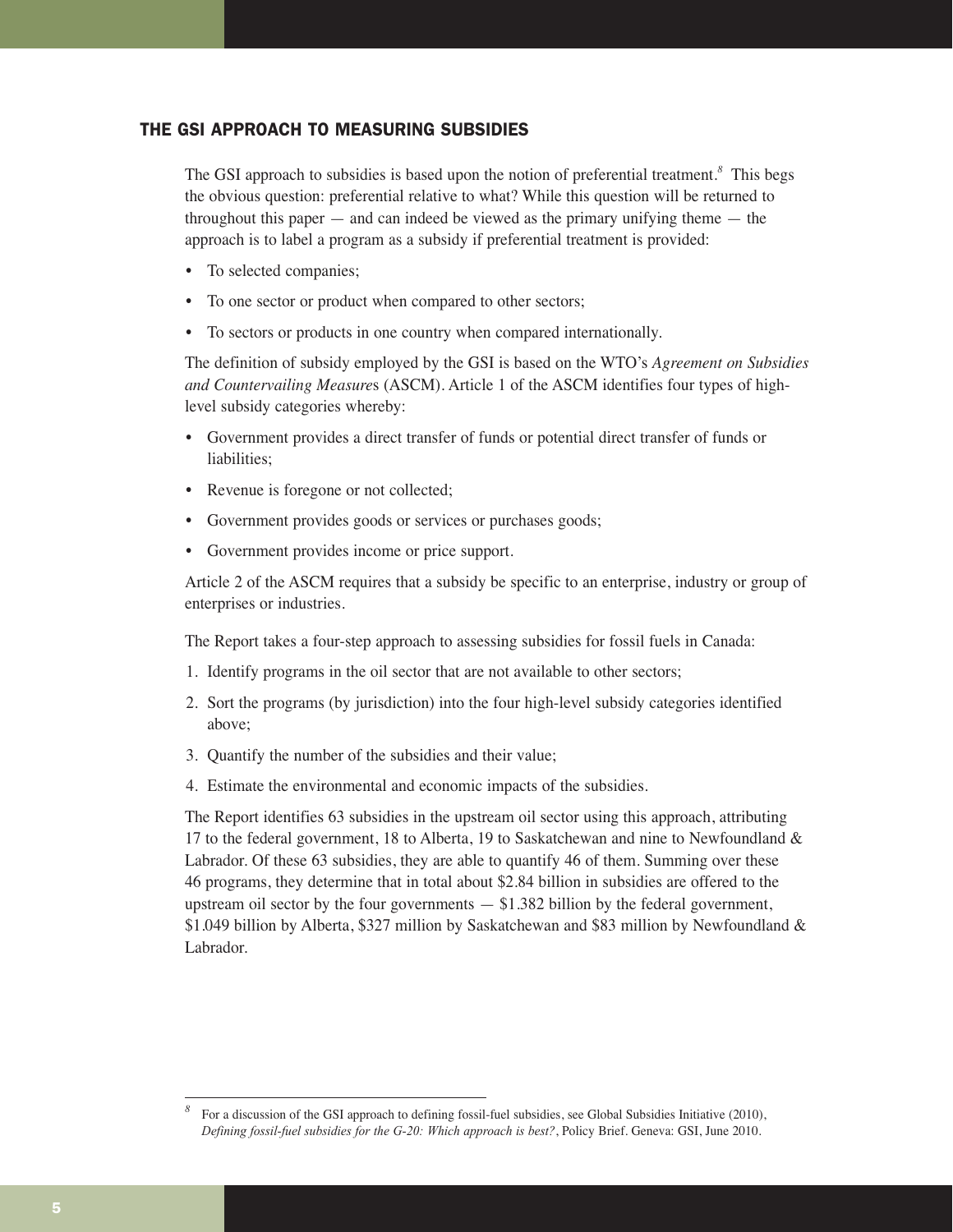The vast bulk of the subsidies are of the nature of tax expenditures, arising from so-called tax breaks, such as the accelerated write-off of capital expenditures and royalty relief. Of the \$2.84 billion in subsidies estimated in the Report, \$1.536 billion are due to tax expenditures and \$840 million due to royalty relief, comprising 83.7 percent of the total estimated subsidies. Moreover, the bulk of the subsidies are associated with lowering the costs of development designed to bring new oil resources into production (\$1.681 billion), followed by operational subsidies directed at reducing long-term operational costs (\$424 million), exploration subsidies directed at lowering the costs of searching for and identifying new sources of oil (\$359 million) and subsidies to research and technology activities which involve the development of new oil recovery technologies with the objective of increasing productivity and/or reducing emissions (\$377 million).

The Report indicates that the \$2.84 billion in subsidies represents about 31 percent of the total revenue raised from upstream oil. It estimates that the subsidies will increase oil production by about 5 percent nationally by 2020, will lead to a concomitant 5 percent increase in emissions and will have a slight positive impact on economic activity and a modest erosion of government balances over this period.

# EVALUATION

Our problems with the approach to measuring subsidies to the oil sector used in the Report which, as we have mentioned, are common to other studies of a similar ilk  $-$  are essentially fourfold:

- 1. It employs a definition of a subsidy that was designed for a different purpose;
- 2. It inappropriately adds together individual tax expenditure and royalty relief items without appropriately accounting for important interactions;
- 3. It is not based upon an underlying optimizing economic model which emphasizes the impact of taxes, royalties and subsidies on investment at the margin;
- 4. It is not based upon an economically meaningful benchmark.

Each is discussed in turn.

#### The Subsidy Definition

The authors of the Report were prescient in anticipating some "pushback" to their study:

Of course many will not be happy with our results. And indeed we expect some pushback from industry, governments and the environmental community. This will likely stem from differences in the definition of subsidy.<sup>9</sup>

Sawyer and Stiebert (2010), note 1, page 11.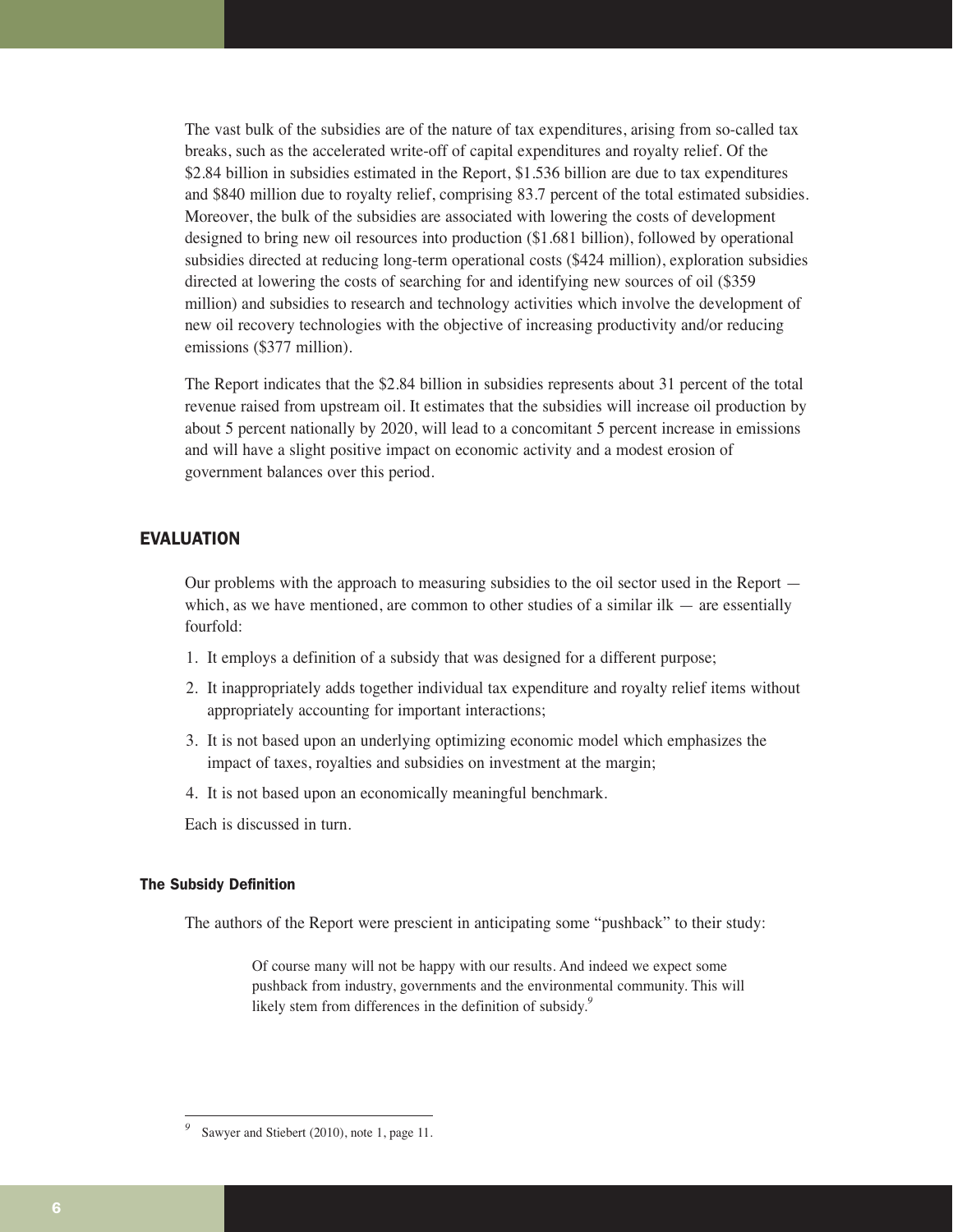They go on to identify what they call "two competing extremes" regarding the definition of a subsidy. The so-called environmental view, not surprisingly associated with the environmental community, is that "any benefit to the oil and gas sector is a subsidy regardless of whether or not they are available to other sectors." The development view — which they ascribe to industry and to some extent governments — "is one where competitiveness is maintained through keeping taxes and royalty payments low to keep investment activity levels high."

The authors of the Report claim to adopt a definition of subsidy that balances these two extremes. Their self-proclaimed balanced view uses a definition of subsidy developed by the World Trade Organization (WTO). We will discuss the WTO definition and the way that it is employed in the Report in more detail in what follows. At this point we merely indicate that while the use of the WTO definition may be balanced in the sense that neither of the groups claimed to support the "two competing extremes" are likely to be happy with it, the WTO definition of a subsidy is designed for a substantially different purpose and the manner in which it is employed in the Report is not, in our view, appropriate. Moreover, and importantly, the definition is *ad hoc* and is not informed by any sort of underlying economic model of the process governing investment and production in the oil and gas sector.

It is important to point out that the GSI approach to defining subsidies is agnostic in the identification, sorting and quantification stages on the issue of whether a subsidy is good or bad, justified or unjustified. For example, a subsidy with the objective of encouraging oil production is treated in the same way as a subsidy designed to lower greenhouse gas emissions. As discussed above, this is one of the reasons that the authors' claim that their approach to defining subsidies is balanced — both sides of the issue will object to some programs being called a subsidy.

The use of the WTO definition of a subsidy as per the ASCM seems to be motivated by a desire to adopt a definition that has been accepted by an international organization subject to an extensive (if not exhaustive) vetting process. And indeed 153 countries, including Canada, have agreed to the ASCM definition. As indicated in GSI (2010, page 2), the ASCM definition has "been tried and tested through a rigorous negotiating process and is supported by extensive legal analysis and jurisprudence from the Dispute Settlement Body and the Appellate Body" of the WTO.

We do not question the fact that the ASCM definition of a subsidy has been thoroughly vetted and extensively analyzed. Nor do we question the legitimacy of the definition for the purpose for which it is intended. We do question the way that it is employed in the Report.

A key question is: to what purpose is the definition of the subsidy being used? The ASCM definition of a subsidy was designed (and agreed to) with a specific purpose in mind. From the WTO web site:

> The WTO Agreement on Subsidies and Countervailing Measures disciplines the use of subsidies, and it regulates the actions countries can take to counter the effects of subsidies. Under the agreement, a country can use the WTO's dispute-settlement procedure to seek the withdrawal of the subsidy or the removal of its adverse effects. Or the country can launch its own investigation and ultimately charge extra duty ("countervailing duty") on subsidized imports that are found to be hurting domestic producers.*<sup>10</sup>*

See also Global Subsidies Initiative, March 28, 2011 at http://www.wto.org/english/tratop\_e/scm\_e/scm\_e.htm .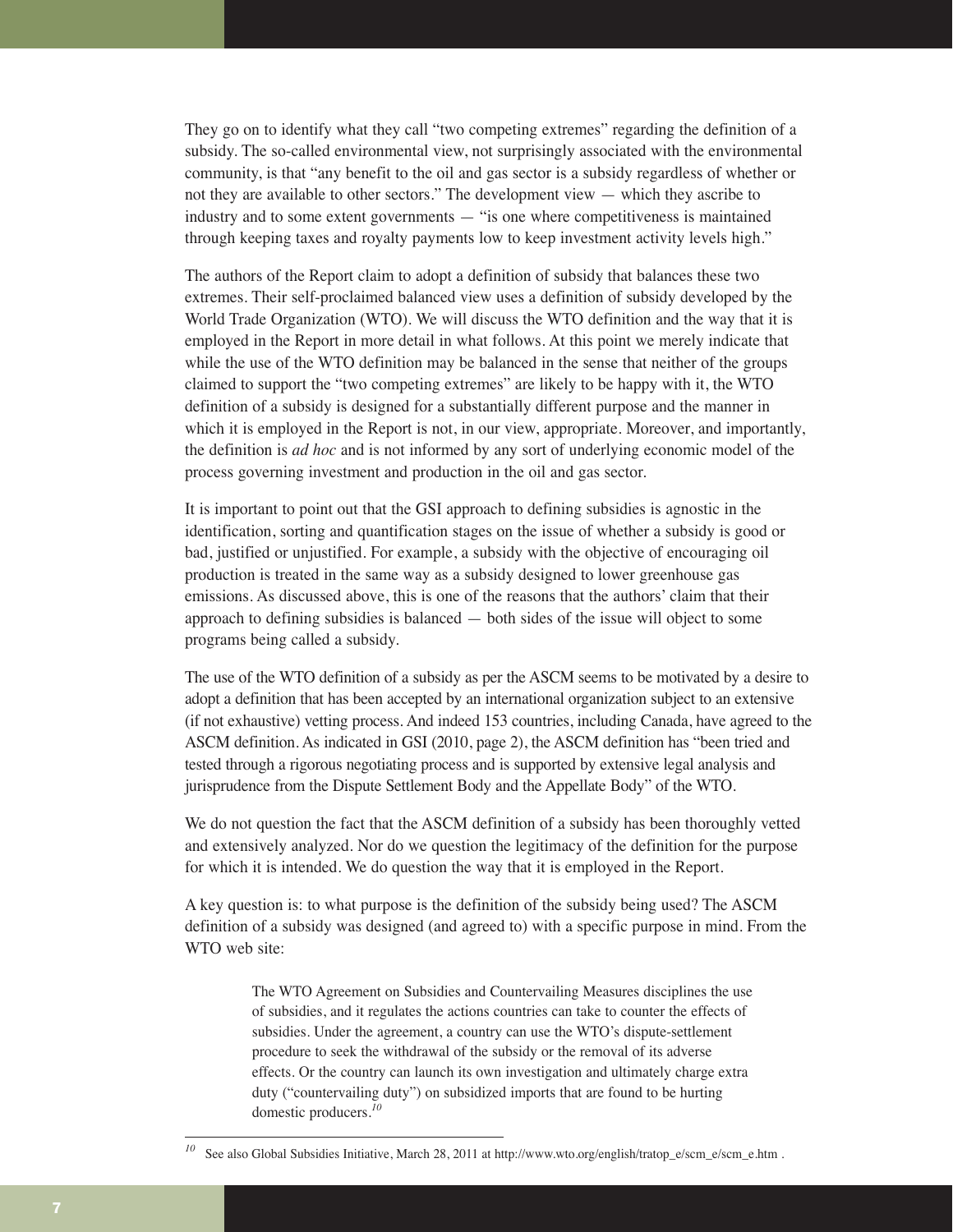Thus, the ASCM definition of a subsidy is designed specifically to identify and remediate trade distortions. Importantly, it was not the purpose of the ASCM to add together a plethora of identified subsidies for the purposes of determining their impact on investment, output and emissions.

#### The Tax Expenditure Approach

Yet this is precisely what the Report does. As indicated above, almost 84 percent of the subsidies identified in the Report are of the nature of tax expenditures associated with fast write-offs and other tax breaks in the income tax system, as well as royalty reductions associated with various royalty programs. There are several problems with the tax expenditure approach as it is employed in the Report.

An obvious issue concerns the benchmark used to identify a tax. We discuss this separately and in some detail below. Another issue, independent of the benchmark, involves the legitimacy of adding together a number of individual tax expenditure items to arrive at a total tax expenditure (total subsidy) number, which is what the Report does in order to arrive at its total subsidy figure of \$2.84 billion. This adding up is widely and generally accepted as being completely illegitimate and misleading by those familiar with tax expenditure accounting.

The reasons for this are threefold.

First, tax and royalty systems are characterized by several complicated interactions whereby a change to one aspect of the system interacts with other aspects of the system. These interactions can result in a net impact of a change in a tax or royalty provision that is very different from what a naive analysis of the initial change may suggest. In its most recent tax expenditure report, Canada's federal Department of Finance provides an explicit caveat cautioning against this:

> The cost of each tax measure is determined separately, assuming that all other tax provisions remain unchanged. Many of the tax expenditures do, however, interact with each other such that the impact of several tax provisions at once cannot generally be calculated by adding up the estimates and projections of each provision.*<sup>11</sup>*

A second, and related, issue concerns interactions between federal and provincial income tax and royalty systems. Again from the federal government's tax expenditure report:

> The federal and provincial income tax systems interact with each other to varying degrees. As a result, changes to tax expenditures in the federal system may have consequences for provincial tax revenues.*<sup>12</sup>*

*<sup>11</sup>* Department of Finance (2010), *Tax Expenditures and Evaluations 2010*. At http://www.fin.gc.ca/taxexpdepfisc/2009/taxexp0901-eng.asp#caveats. See also, Department of Finance (2004), T*ax Expenditures: Notes to the Estimates/Projections 2004* and N. Bruce, *Tax Expenditures and Government Policy: Proceedings of a Conference held at Queen's University November 17-18*, Kingston, Ontario: John Deutsch Institute for the Study of Economic Policy, 1990.

*<sup>12</sup>* Ibid.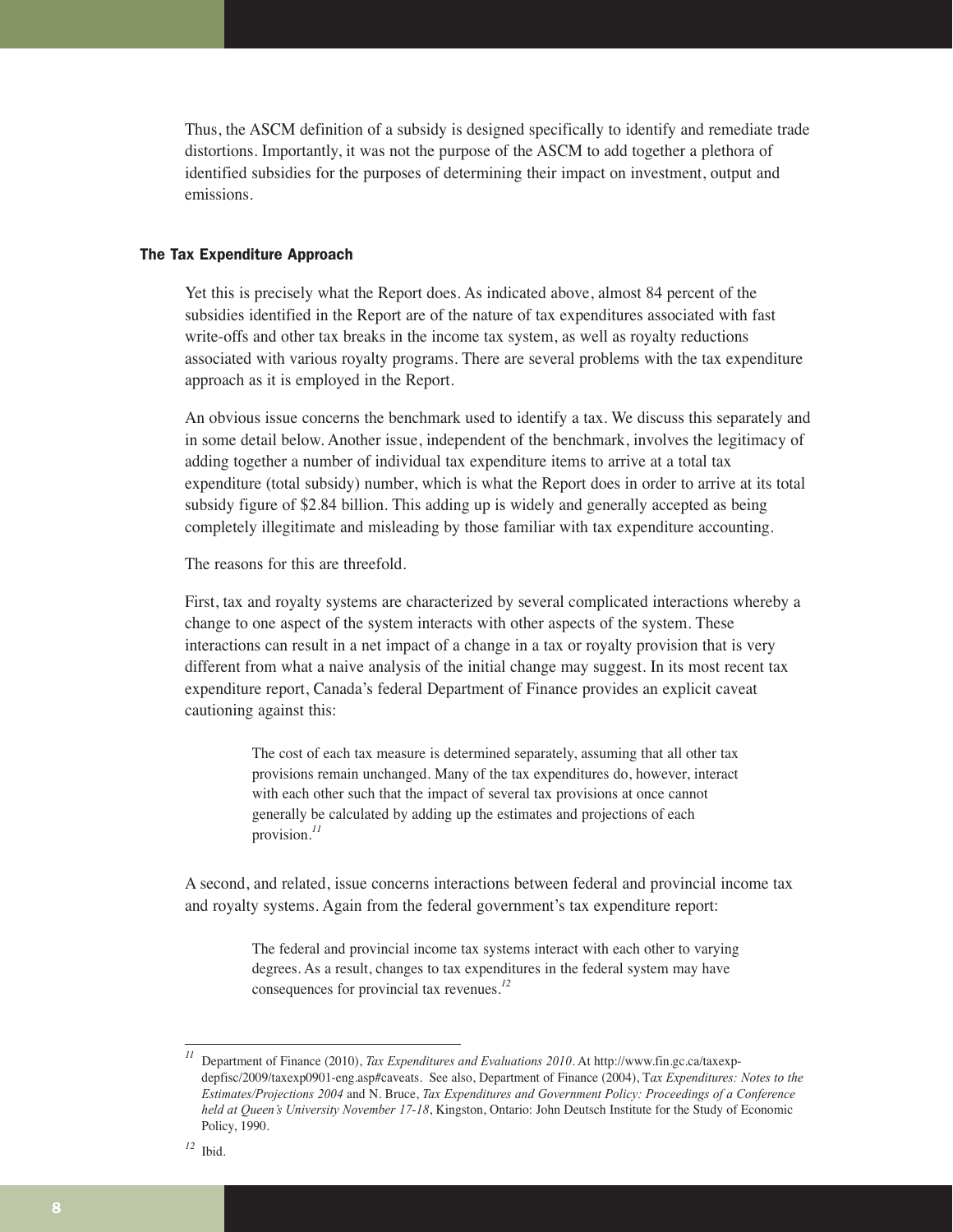As one important example, provincial royalties are deductible for both federal and provincial corporate income tax purposes. Any subsidy that lowers royalty payments will therefore be expected to give rise to higher income tax revenues — some of the royalty relief will effectively be taxed back, leading to a significantly lower net effect; but the net effect is what matters. There are several other important interactions in the tax and royalty systems that need to be carefully modeled and taken into account in order to determine the true impact of a particular tax or royalty provision that is labelled as a subsidy. As far as we can tell, none of these interactions are properly taken into account in the Report.

Third, subsidy and tax provisions also interact with each other. Capital subsidies provided by governments increase corporate tax liabilities since the tax cost of assets is reduced when calculating things like tax depreciation allowances. This is entirely appropriate as it reflects the fact that the firm's expenditures (or capital costs) have been reduced by the amount of the subsidy, and lower depreciation deductions are a natural result of this. But it is important to recognize that this interaction exists, and that the net value of the subsidy may be reduced by lower depreciation allowances. Similarly, income-based subsidies are often subject to corporate taxation, and as such are partly taxed back. Again, none of this seems to have been accounted for in the Report.

#### The Margin is the Key

Another problem with the approach to measuring subsidies used in the Report is the lack of an underlying economic model applied to the determination of the subsidies. While the Report does employ an optimizing economic approach in a computable general equilibrium (CGE) model to analyze the *implications* of the identified subsidies in terms of output, growth, emissions, etc., it does not employ a similar approach to the actual *measurement* of the subsidies.

As discussed above, subsidies can be measured in terms of their overall cost to the budget or in terms of their impact on behaviour. Which approach is appropriate depends on the purpose of the analysis. If the concern is over the loss in government revenues, a measure of the total subsidy cost (properly measured) is appropriate. On the other hand, if the concern is with the impact of subsidies on economic behaviour, a much different measurement of subsidy is needed.

This perhaps subtle distinction is important. Some of the subsidy programs included in the Report, particularly those related to royalty relief, have either explicit or implicit maximums, or caps, on the amount of the relief. Some of these caps are expressed in terms of dollars the firm is granted royalty relief up to \$X per well;*<sup>13</sup>* others are expressed in terms of production — royalties are reduced for the first Y units of production.*<sup>14</sup>* Regardless, the presence of these caps is important for how we evaluate the economic effects of the subsidies.

*<sup>13</sup>* For example, the Alberta CO2 Projects Royalty Credit program allows a maximum of \$5 million in royalty credits for a single project; the Alberta Low Productivity Well Royalty Reduction program allows for a maximum \$50,000 royalty value reduction.

<sup>&</sup>lt;sup>14</sup> For example, the Saskatchewan Horizontal Well Drilling Incentive grants a reduced royalty rate on a fixed volume of oil produced from the well, where the fixed volume is dependent on the depth of the well.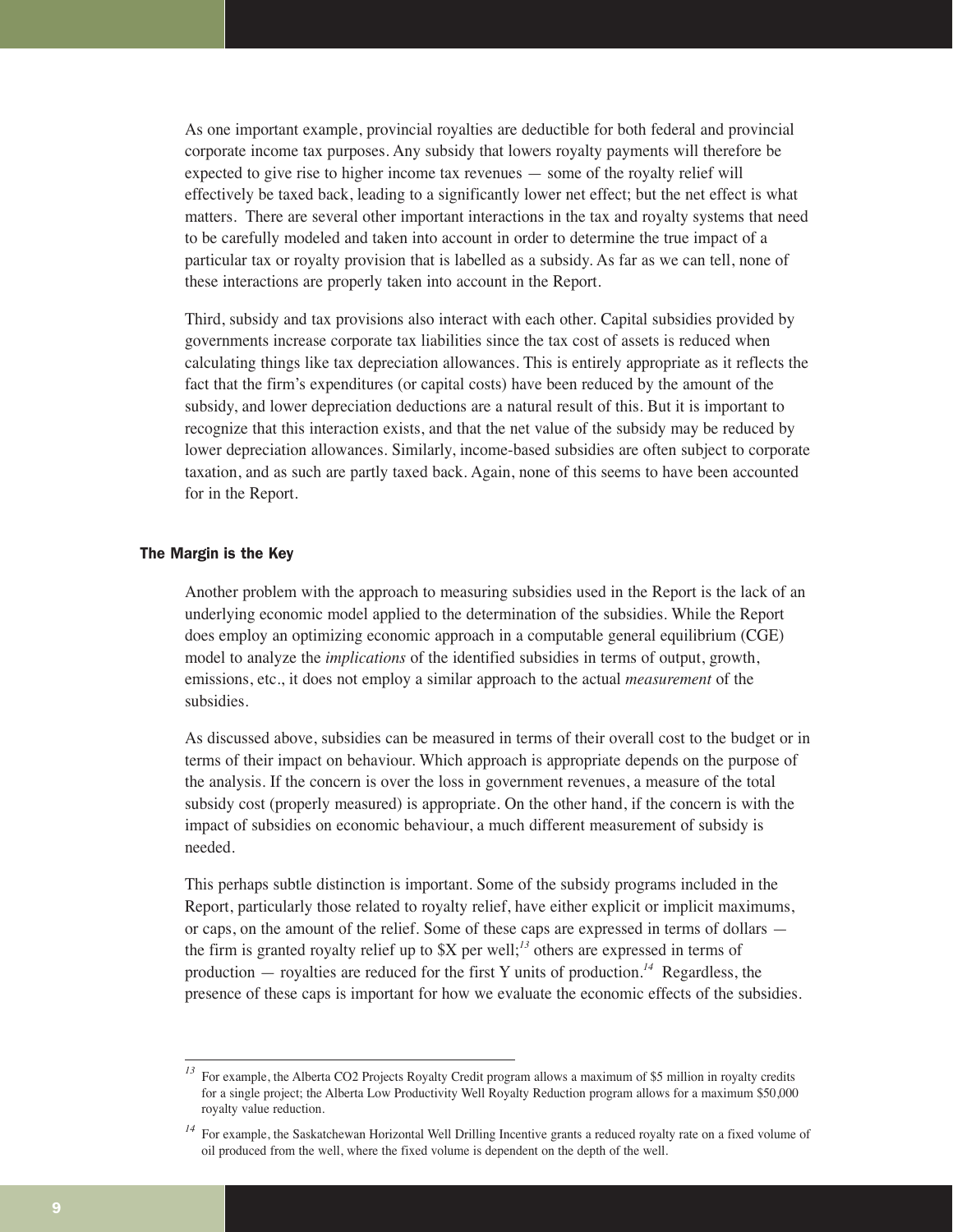In terms of the impact of a subsidy on firm behaviour — production, investment, etc. — what matters is the impact at the margin. How does the subsidy program affect the decision to produce *one more* unit of oil, or invest in *one more* unit of capital? Subsidy programs subject to a cap may not, and indeed one might argue typically do not, affect marginal decisions. As a result, a subsidy program may well result in a giveaway to the sector in terms of reduced taxes or royalties, without actually incentivizing behaviour. While one may well be justified in being critical of this, and we are, for our purposes the key insight is that some of the subsidies measured in the Report will not actually feed through to affect output, investment and emissions in a significant way. There is no indication in the Report that this is taken into account in the measurement of the subsidies nor in the evaluation of their economic effects. Rather, the Report appears to treat all of the subsidies as if they apply at the margin when in fact they do not.

#### The Benchmark

Finally, we address the critical question of the appropriate benchmark to use when assessing the presence of subsidies. The Report is particularly flawed in its approach to measuring the size of subsidies since it fails to outline properly the benchmark tax and royalty systems against which the subsidies are measured. A tax subsidy can only be meaningfully measured as the difference between the benchmark tax system and the treatment provided to the business activity.

We discuss several issues in this regard, first with reference to corporate taxes and then with regard to royalties.

### CORPORATE TAXES

To define the benchmark corporate tax, it is critical to understand the role of the corporate income tax. As outlined in several past studies, Canadian corporate tax policy has been based on three particular roles: (i) a withholding role on income as a backstop to the personal income tax, (ii) a withholding role on income accruing to foreign owners and (iii) a payment to capture the benefit of public services that add to the profitability of businesses operating in Canada.*<sup>15</sup>* The underlying intent of the corporate tax is to withhold income payable to shareholders in accordance with the principles articulated by the Haig-Simons approach to comprehensive income taxation.*<sup>16</sup>*

To properly measure shareholder profits, revenues from the sale of goods and services must be included on an accrual basis in the tax base. From this are subtracted the production cost of goods and services including wages and salaries, rents, capital depreciation and interest expenses. The Haig-Simons approach requires the appropriate measurement of the *economic* values of revenues and costs. The most difficult issues arise with respect to depreciation or depletion and borrowed financing costs.

*<sup>15</sup>* See the Technical Committee on Business Taxation, *Report*, Ottawa: Finance Canada, 1997.

*<sup>16</sup>* See Finance Canada, *Tax Expenditures and Evaluations*, Notes to Estimates/Projections, 2010, http://www.fin.gc.ca/taxexp-depfisc/2010/taxexp1004-eng.asp#tocnotes-03.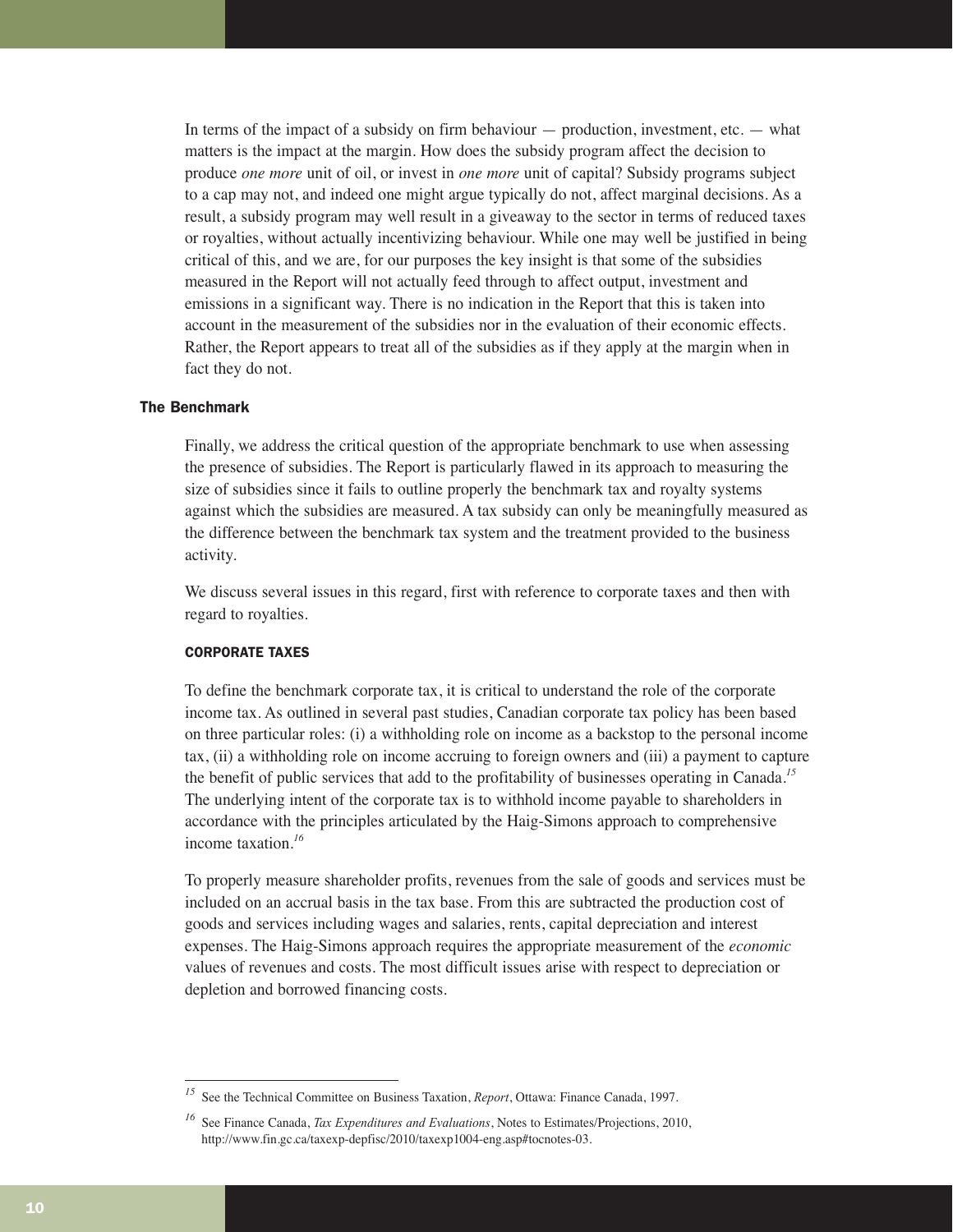Under the Haig-Simons approach, unsuccessful exploration costs should be expensed while successful costs should be written off as income is earned from projects. Development expenditures should be deducted overtime as the reserves are depleted and sold to the market. Depreciation and depletion costs should in principle be equal to the economic loss in the value of an asset over a time period.*<sup>17</sup>* This loss can be due to inflation (a reduction in the purchasing power of assets) and real capital losses arising from selling capital in secondary markets. The latter is particularly important since technological change and other uncertainties might increase depreciation costs if assets have lower resale values. Inflation also impacts on borrowing costs. As interest, unadjusted for inflation, is deductible from profit, the corporation is able to deduct some of the real debt's principal from the tax base even though asset prices are rising. This is an economic gain to the company.

Current tax policy is to set capital cost allowances to reflect estimated economic depreciation rates as the difference between current and following-year prices.*<sup>18</sup>* However, there is no adjustment for inflation since nominal income is typically taken to be the benchmark even though this is not consistent with the Haig-Simons approach. As for exploration expenses, oil and gas companies may fully expense them, whether successful or not, similar to the tax treatment of expenditures on research. Development expenditures for oil and gas are written off at a declining balance rate of 30 percent, unlike research development expenditures, which are fully expensed.

The Report, however, presumes that the *accounting* measure of profit is an appropriate basis for measuring the economic cost of depreciation or depletion and compares that with capital costs used for tax purposes. However, as is well known, a large number of distortions arise from using these comparisons such as these, resulting in biased conclusions. As Finance Canada states:

> Not withstanding the different methodologies available, annual tax expenditure estimates are not provided for accelerated deductions because adequate data are not generally available to calculate them with a reasonable degree of accuracy. In many cases, this is due to differences in categorization of assets and recording of related expenses between the tax system and possible benchmarks such as financial statements and studies of economic depreciation. In some cases, the accelerated category encompasses a range of assets or expenses, but tax filings do not provide any detail on the particular type of assets in which companies invest.*<sup>19</sup>*

The complexities involved include:

• Capital cost allowances and other capital deductions are typically discretionary under the tax system. This could result in negative tax expenditures when claims are less than the economic cost of assets.

*<sup>17</sup>* P. A. Samuelson, "Tax Deductiblity of Economic Depreciation to Insure Invariant Values," *Journal of Political Economy*, 72, 1964, 604-6.

<sup>&</sup>lt;sup>18</sup> See Finance Canada on tax expenditure methodology in various reports over the years.

*<sup>19</sup>* See Finance Canada Tax Expenditures and Evaluations 2010, at http://www.fin.gc.ca/taxexpdepfisc/2010/taxexp1004-eng.asp#tocnotes-05.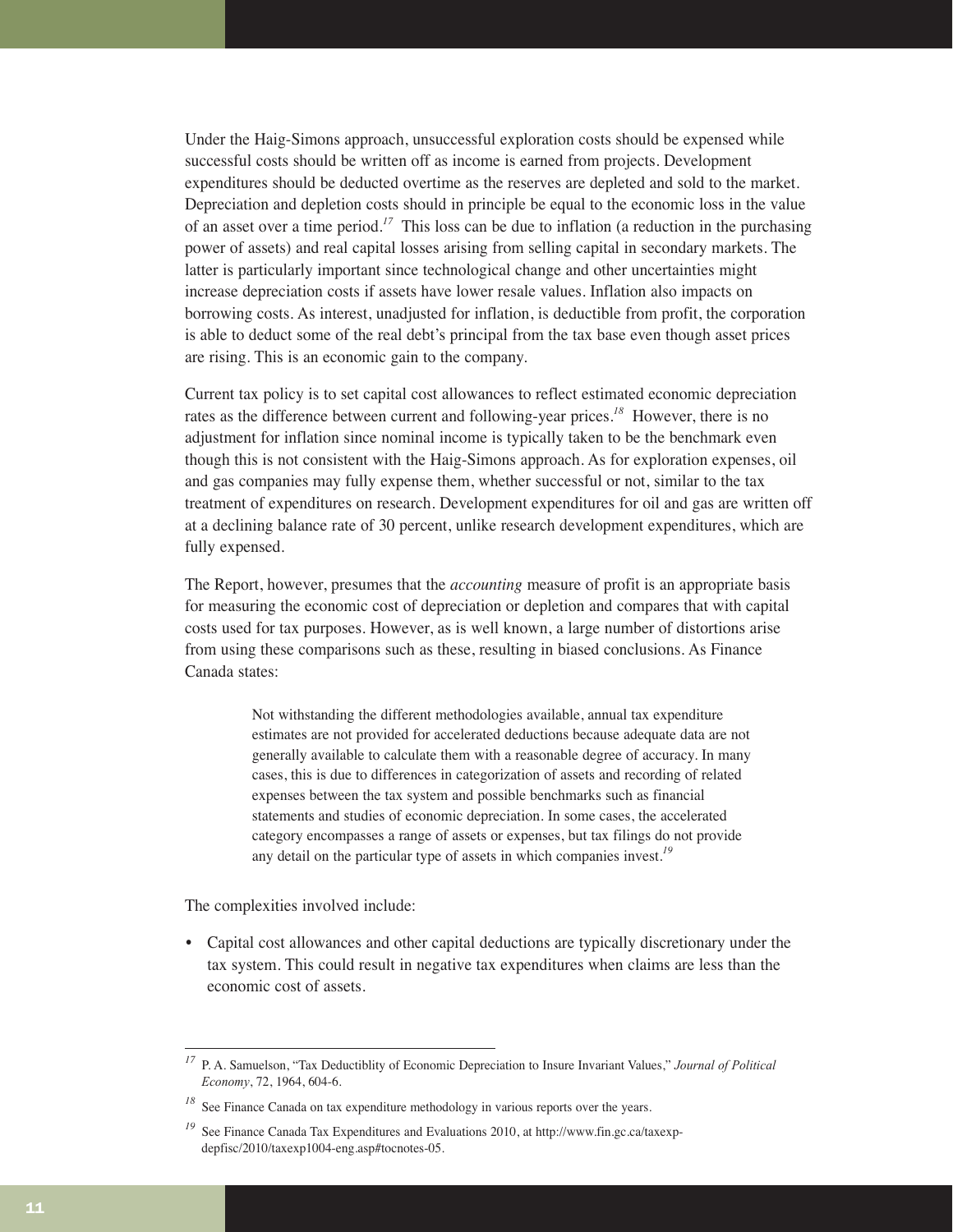- For accounting purposes, there may be different approaches for depreciating or depleting assets. For example, no standard accounting practice exists to capitalize interest in assets, therefore leading to differences in asset values. For tax purposes, interest is expensed and not capitalized in asset values. The accounting treatment of exploration and development can vary. Further, constant revisions to accounting principles (the most recent with the adoption of International Financial Reporting Standards) play havoc with accounting measures.
- Accounting practices estimate depreciation on an asset-by-asset basis (often with straightline depreciation methods based on economic asset lives) while, for tax purposes, assets are grouped in classes to calculate depreciation (typically based on declining balance methods) with disposal gains and losses resulting in an adjustment for asset values.

The Report brushes aside these difficulties in measuring the benchmark corporate tax base and the value of tax expenditures.

Four other issues related to the corporate tax are worthy of emphasis.

First, the tax value of items such as accelerated depreciation or exempt income depends on the corporate tax rate. The Report is clear in basing its estimates of tax subsidies on 2008 corporate tax rates, which were 19.5 percent at the federal level and about 12 percent at the provincial level, for a total of 31.5 percent. However, scheduled reductions in the corporate tax rate were already announced by legislation in 2008. By 2012 the rate will be 15 percent at the federal level and 11 percent on average at the provincial level, for a total of 26 percent. Any subsidy associated with accelerated depreciation should be based on the present value of the tax value of the depreciation deductions in the year 2008, which in turn depends on both the current and future tax rates. As the tax rate declines, the tax value of tax depreciation and other capital cost deductions taken over time decline in present value terms. None of this is taken into account in the Report. Given that 2012 corporate income tax rates are about 18 percent less than those in 2008, the Report overestimates corporate tax subsidies significantly, never mind other adjustments that would be necessary.

Second, some capital cost deductions permitted to oil and gas companies are being phased out, which is especially the case of one of the largest items in the Report: accelerated capital cost allowance for oil sand investments (estimated by the Report to cost \$300 million per year), which is being phased out by 2015. Given the length of time for regulatory approvals and project development, it is not unusual for governments worldwide to provide transition measures in order not to discourage long-term capital decisions that are encouraged by stable tax regimes. Otherwise, a jurisdiction can gain a reputation for changing the rules of the game after investment decisions have been committed. For example, the end of deferral-of-cash accounting for small businesses provided for a 10-year transition. The Report notes that a significant share of oil sand projects will qualify for accelerated capital cost allowances before being phased out entirely and therefore should be viewed as a subsidy in 2008. While this point is correct, the question is whether accelerated depreciation should be marked down in value for prospective analysis since the transition period is finished by 2015.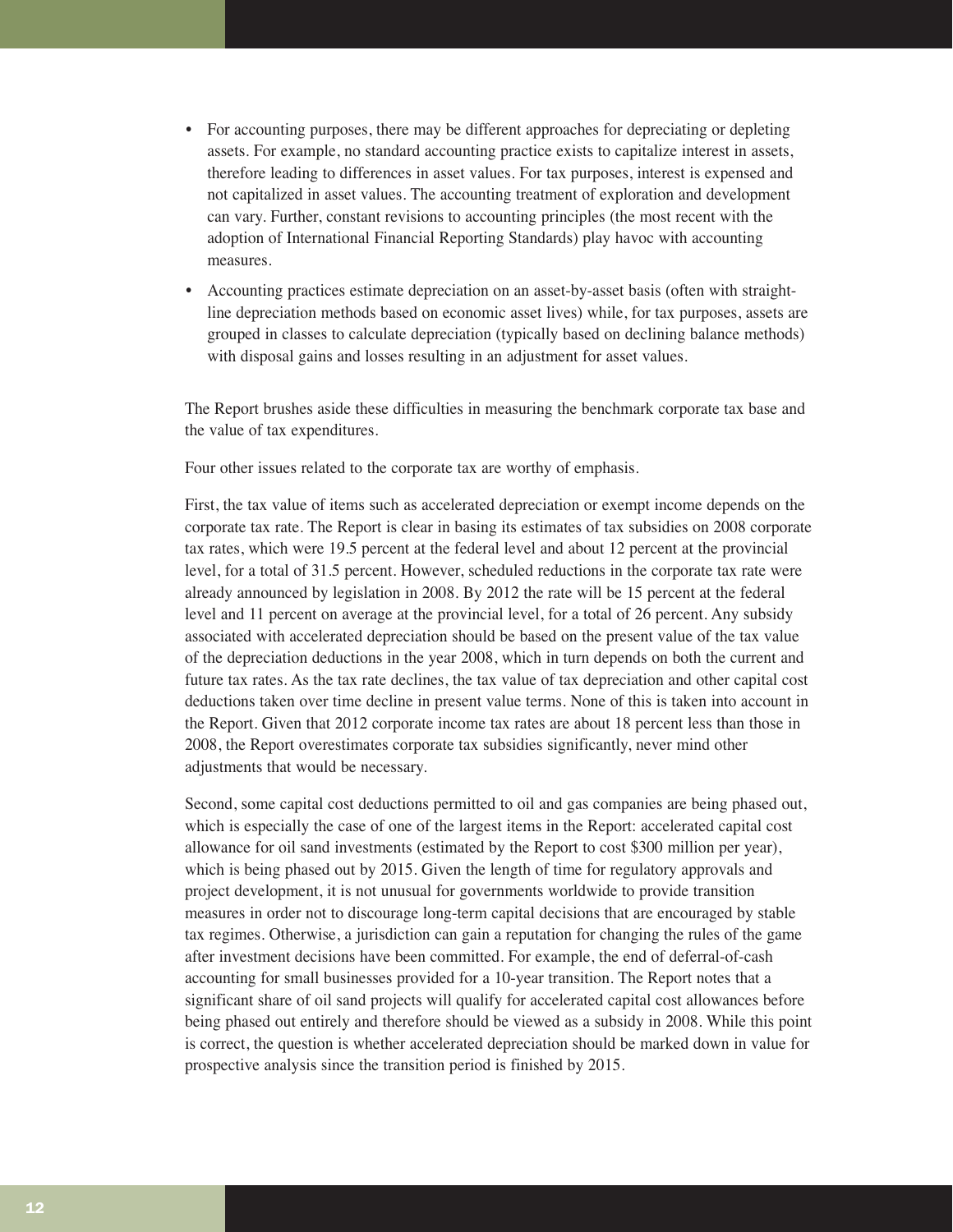Third, the report includes the Atlantic Investment Tax Credit (AITC) as an explicit tax subsidy to the oil and gas sector. While oil and gas companies are significant beneficiaries of the credit, the intent of the AITC is to support a broad range of sectors in the Atlantic region, including agriculture, forestry, mining, mineral and manufacturing industries. While we do not support the continuation of the AITC, on the grounds that it distorts the allocation of capital in the Atlantic Region, it is not clear why it is identified as a subsidy specific to the oil and gas sector, as opposed to a tax expenditure that is provided to a wide range of business activities. Other broadly applicable tax expenditures are not included; for example, the full expensing of research and development expenditures, industrial property tax exemptions and accelerated deductions for other capital expenditures besides those specific to oil and gas. This apparently arbitrary classification of policies as a subsidy specific to the oil and gas sector is inevitable when an appropriate benchmark is not clearly stated.

Fourth, it must be remembered that corporate tax in Canada (as well as in most countries) is fully levied on profits but provides limited relief for losses. Under the Haig-Simons definition of profits, full loss deductions should be provided by either carrying forward loss pools at an interest rate, carrying back losses without limitation to claim refunds of past taxes or exchanging the losses for tax refunds or reductions in other taxes. The current approach is to permit losses to be carried forward for 20 years but not indexed for the time value of money. Thus, governments do not fully share risks under the corporate tax and therefore penalize risky investments. This is a general issue that affects all corporations, not just oil and gas. However, it must be remembered that some aspects of the tax system are negative tax expenditures that discourage capital investment. Others will be discussed below in the final section.

#### ROYALTIES

The Report classifies various programs that lead to royalty relief relative to the base system as subsidies. By royalties we mean any levy based upon gross output or revenue. In its typology the Report classifies royalty relief as a subsidy arising from the "provision of goods or services below market value." This classification is revealing, and reflects a view that royalties are a cost, or price, that firms pay to produce oil and gas. This interpretation has legalistic roots arising from the fact that provincial governments constitutionally own the rights to the oil and gas and that royalties are the price that firms pay to extract it; we address this in more detail below. The important thing to emphasize here is that the Report treats the *base royalty system* (that is the system without special programs that lower royalties), and its accompanying price and production-sensitive royalty schedules, as the market value of access to the oil and gas, and any royalty program that reduces the amount that companies pay relative to the base system as the "provision of goods or services below market value" and therefore a subsidy. We think that this approach is fundamentally flawed, for several reasons.

In general, any government program that results in the provision of a good or service below its market value or price should indeed be viewed as a subsidy. However, this presumes that the price is in fact set by the market. This is emphatically not the case for oil and gas royalties. Royalty rates are set by government fiat — there is no market-determined royalty rate that is the analog of a market price. Indeed, there is no necessity that governments use royalties at all to collect payment for the resource from firms. Governments can and do use other mechanisms. In the oil and gas sector the obvious example is the net cash flow tax applied to oil sands after payout (which the Report does not treat as a subsidy). Provinces also use bonus bids for land tracts to raise revenue. In the mining sector most provinces do not levy royalties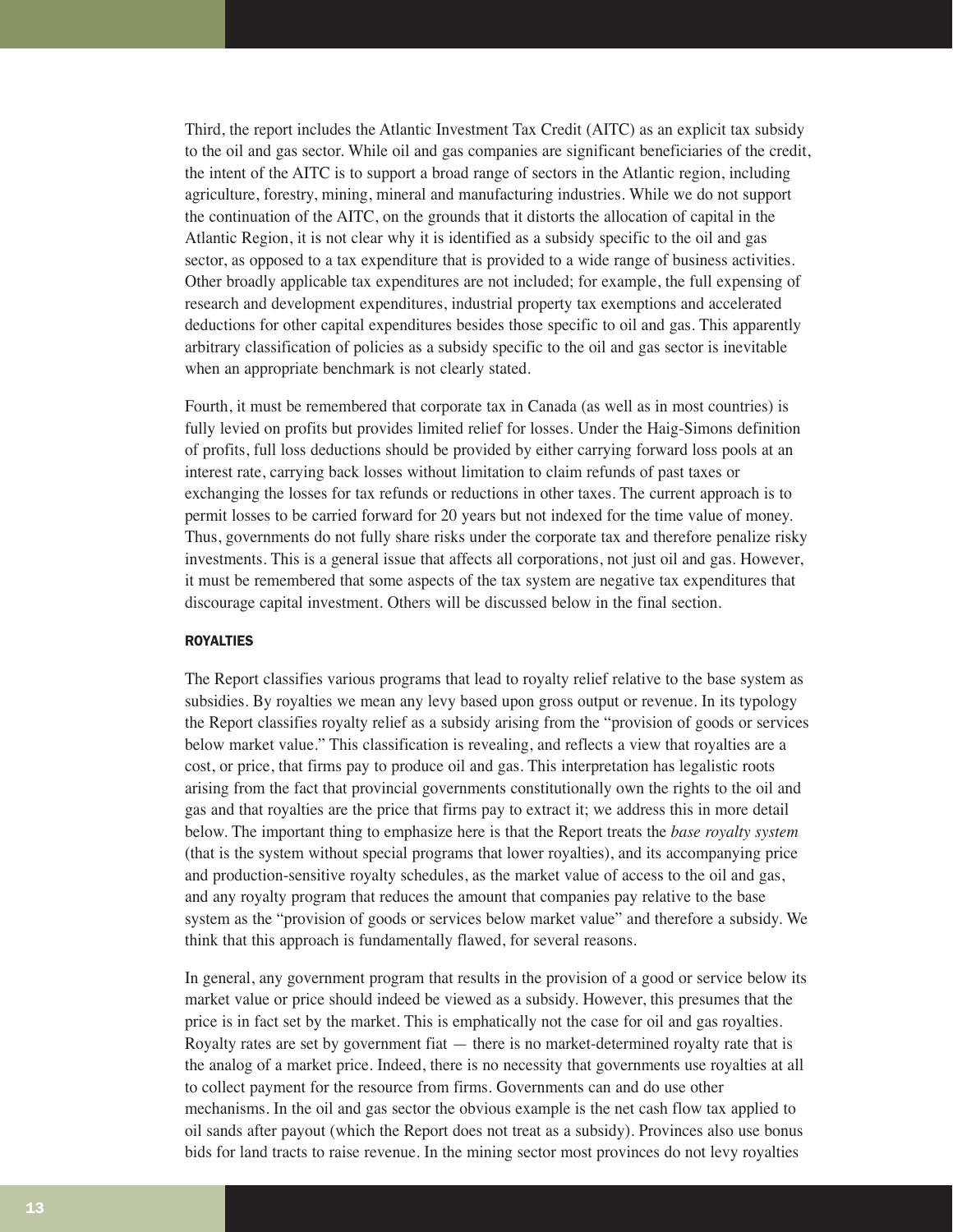based on gross output or revenue at all, but rather impose profit-sensitive mining taxes. Rather than a market price charged by governments to firms — any deviation from which is labelled a subsidy — royalties are in fact simply a fiscal instrument used to collect revenue from the oil and gas sector. The ownership of the provinces of the resource simply gives them the constitutional right to collect these revenues. There is nothing sacrosanct in the base royalty system that suggests it should be viewed as a benchmark, and that deviations from it should be thought of as subsidies.

To see the problem with this, consider a simple royalty system that levied a flat one percent royalty on gross production rather than the typical royalty rates which are much higher than this, with no programs that provided royalty relief at all. One might imagine that this approach would lead to a significant reduction in royalties relative to the current system, and indeed many may well consider this to be a substantial subsidy according to the popular use of the word. Yet under the methodology used in the Report, this system would involve no subsidies whatsoever, as there would not be a provision of goods or services below market value as determined relative to the base system.

We think that a more appropriate benchmark to assess the presence of subsidies is one based on the concept of economic rent. Economic rent — also referred to as pure economic profits or economic income — arises from non-reproducible (or fixed) factors of production such as entrepreneurship, land and natural resources. It can also arise due to the presence of natural or artificial barriers to entry that generate market power and special advantages that firms may possess (such as location, patents, etc.). More generally, rent is the surplus value of a resource after all costs, including opportunity costs, have been accounted for. Rent is thus measured as the difference between the price at which a resource can be sold and the costs associated with its discovery, extraction and production, including a normal return. Any tax or levy applied to pure economic rent will be non-distortionary, and will neither discourage nor encourage (subsidize) the investment or production decision; such a levy is said to be *neutral*. *20*

The economic view of evaluating taxes and subsidies that we propose here, and which we expand upon in the next section, is to use economic rent and the notion of neutrality as a benchmark. Under this view, taxes, royalties, royalty programs, etc., are assessed in terms of the extent to which they deviate (in either direction) from a non-distortionary levy imposed on pure economic rent. We argue that taxes, gross royalties and the accompanying royalty programs are fiscal instruments that are used to extract economic rent and should be evaluated against a neutral benchmark.

Before turning to a more detailed discussion of the economic view, it is useful to briefly discuss the nature of Alberta's royalty system to make another point about the inconsistency of the approach to measuring subsidies used in the Report. The base royalty system in Alberta as it applies to conventional oil and gas consists of both price and production-sensitive royalty rates applied to gross production. Without going into details, within a minimum and a maximum range royalty rates increase with both price and production. Price sensitivity is motivated by a desire to collect more rent as prices increase and is not our focus here. What is the justification for production-sensitive royalty rates?

*<sup>20</sup>* As will be discussed in the next section, neutrality can be defined in either absolute or relative terms.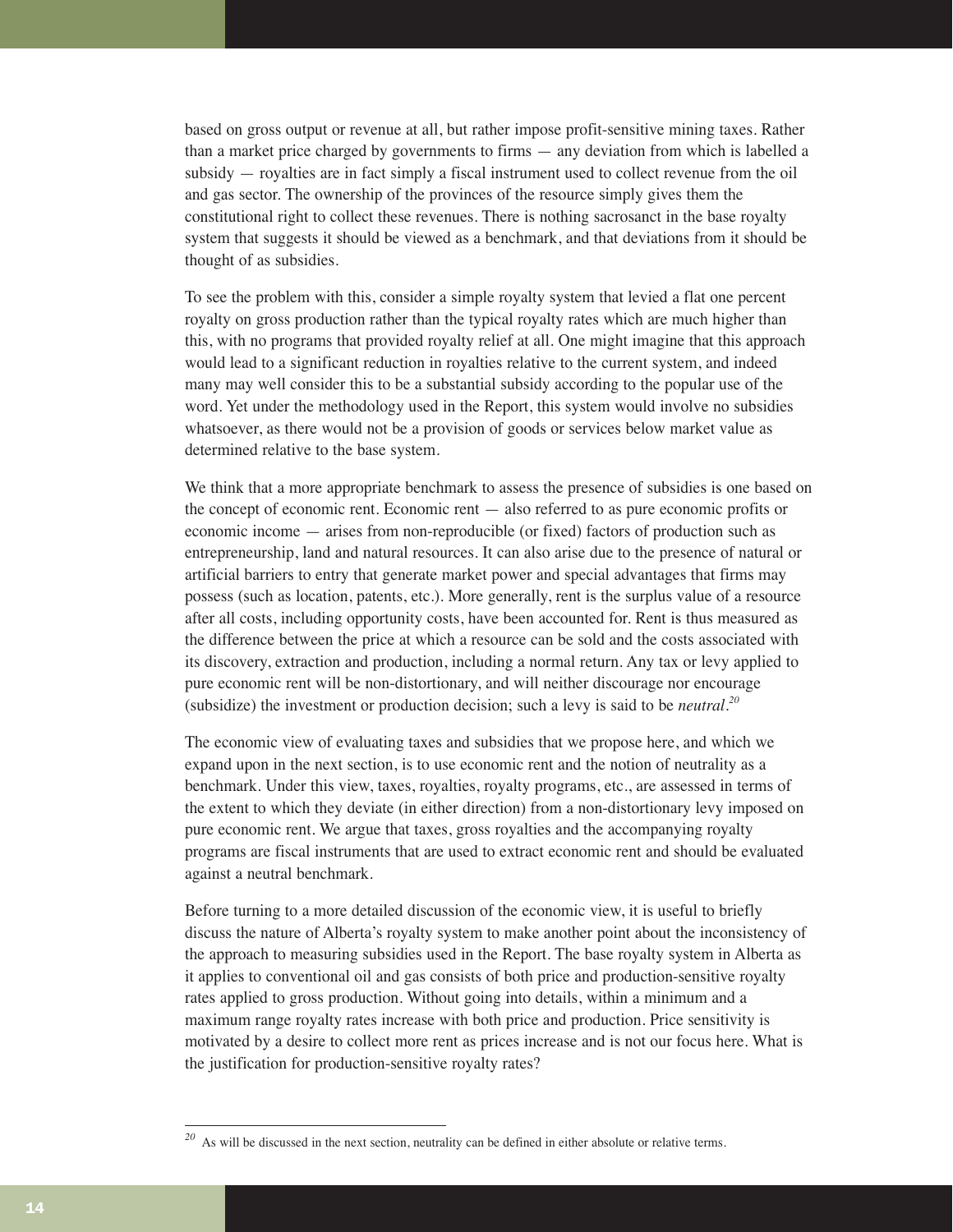The rationale for production-sensitive royalties lies in the notion of economic rent. By their nature, royalties do not constitute a tax on economic rent because they are levied on gross production or revenue, with no deduction for costs. As such, royalties are distortionary and discourage investment and production in the oil and gas industry. One of the reasons often given for using gross royalties instead of an alternative approach that allows for the deduction of costs lies in administrative difficulties with measuring these costs, and in informational asymmetries between companies and the government. The idea is that production, which is easy to measure, can act as a proxy for costs. This is because conventional oil and gas wells involve large fixed costs and relatively low operating costs. Thus, on a per-unit-of-production basis a high-production well will have lower costs than a low-production well. Higher royalty rates on high-production wells (or rather the converse of lower royalty rates on low production wells) are therefore an imperfect attempt to incorporate costs into a gross royalty system and approximate a levy on rent.

Presumably for this reason, the Report does not consider lower royalty rates levied on lowproduction, high-cost wells under the base royalty tables as a subsidy. Nor does it consider the lower royalty rates imposed on the production of pre-payout oil sands as a subsidy. Yet it does consider royalty relief programs for non-conventional or low-productivity wells that face higher costs as subsidies, despite the fact that these programs are specifically in place in recognition of the higher costs associated with these wells.*<sup>21</sup>* Thus, many of the programs labelled as subsidies in the Report are in fact designed (albeit imperfectly) to account for the fact that a gross royalty-based system is an imperfect instrument to collect economic rents. Again, despite the claim that it takes a balanced view on what is or is not a subsidy, the lack of underlying economic principles to evaluate taxes and subsidies makes this type of inconsistent, *ad hoc* treatment as to what is and is not a subsidy inevitable.

Finally, we note that the Report fails to recognize the interaction of royalty and corporate tax systems, a point discussed in more detail in the next section. Even though royalties are deductible from the corporate income tax, royalty regimes do not share the cost of corporate taxes faced by resource industries. For example, the Alberta oil sands royalty that is intended to be structured as a rent payment, as discussed above, results in the industry sharing the investment costs, risks and returns with the Alberta government. However, the royalty does not share the corporate tax that is levied on the shareowners. This results in higher taxes imposed on the industry, a point that will be made more obvious in the next section.*<sup>22</sup>*

# AN ECONOMIC APPROACH TO MEASURING SUBSIDIES

If the intent of subsidy analysis is to understand how subsidies impact the allocation of resources in the economy, then the appropriate methodology is to measure the effect of subsidies at the margin. A well-known concept for examining the impact of taxes and other fiscal policies on investment decisions is the marginal effective tax rate (METR).

<sup>&</sup>lt;sup>21</sup> For example, in Alberta the CO<sub>2</sub> Enhanced Oil Recovery program, the Enhanced Recovery of Oil Royalty Reduction program, etc.

*<sup>22</sup>* This same point is made by J. Mintz, "An Evaluation of the Business Tax Recommendations of the Henry Report and the Australian Government Response," in C. Evans, R. Krever and P. Mellor (eds), *Australia's Future Tax System: Prospects after Henry,* Thomson Reuters, Sydney, Australia, 2010, Chapter 8.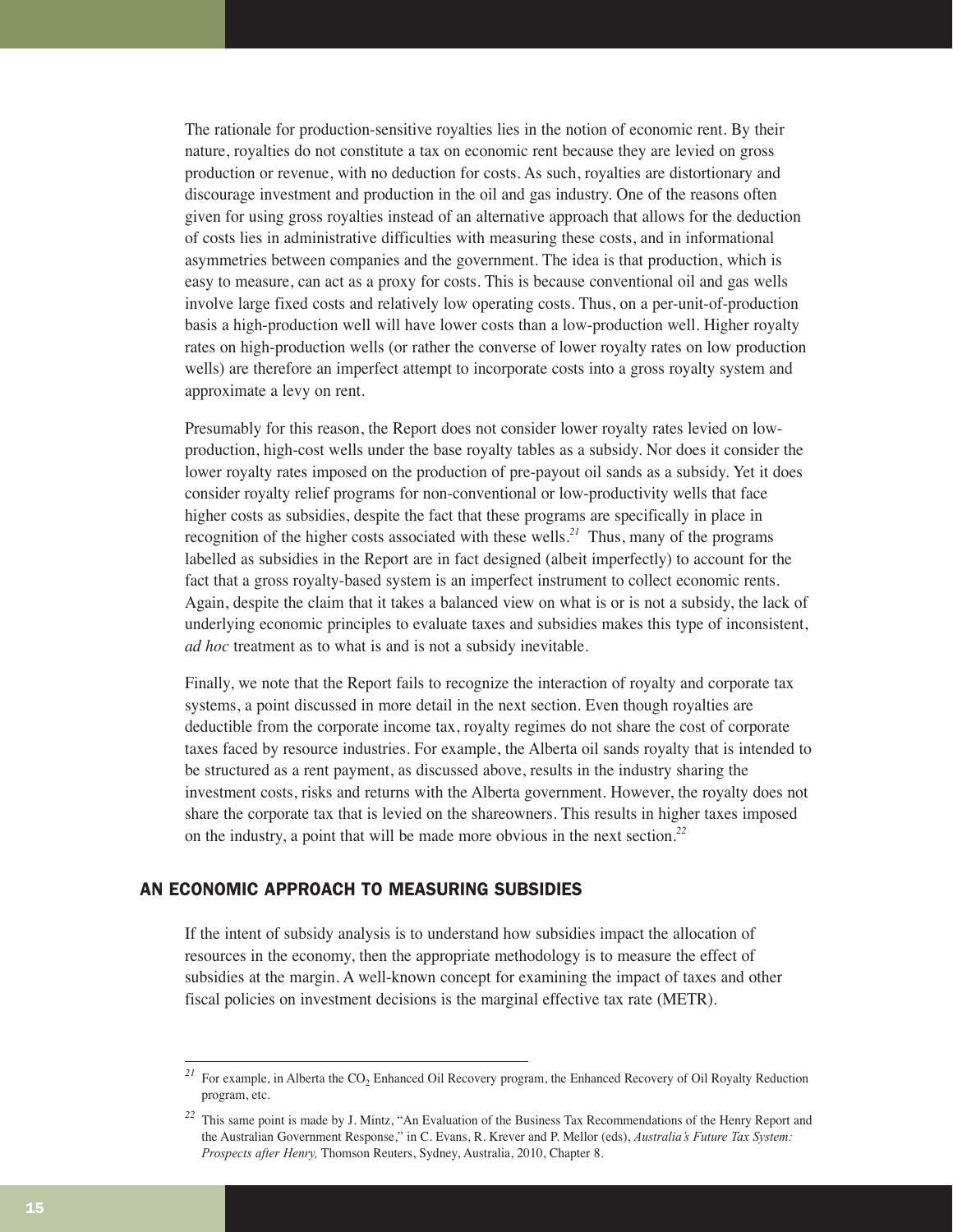METR analysis takes into account corporate income taxes, sales and excise taxes on capital purchases and capital-related taxes (such as asset-based taxes). It can also extended to include other fiscal policies that impinge on investment, including royalties and capital subsidies.*<sup>23</sup>* For example, suppose the pre-tax risk-adjusted rate of return on capital is equal to 10 percent, and after payment of taxes at a 50 percent rate, the after-tax rate of return on capital earned by the project is five percent. A business will undertake the investment if the return on the project is just sufficient to cover its minimum required rate of return on capital. If five percent is the minimum rate of return that is needed to attract capital from financial markets, then a business will undertake any marginal project that just earns this minimum rate of return on capital. The METR on capital has been widely used in policy analysis to provide an understanding of how investment decisions are affected by taxation. Conceptually, investments in various assets (machines, structures, inventory, land, and intangibles such as exploration and development and research and development) made by businesses will be made so long as the net-of-risk return on each asset is at least as high as the cost of capital. To maximize a company's value, businesses will invest in capital until the rate of return on capital is just equal to the cost of capital at the margin. The METR measures distortions at the margin, and therefore provides an indication of how capital investment is affected by taxes on capital investments.

Appendix A of this report provides a detailed theoretical description of how the cost of capital, including taxes, and the METR is derived for oil and gas investments. The model is based on a multinational company seeking to maximize its value for projects around the world, raising equity and debt financing from international markets. The multinational minimizes its cost of finance by choosing its optimal debt and dividend policy, taking into account tax and non-tax factors that influence financial decisions (independent of the investment decision). The cost of equity and debt is determined by international markets independent of the availability of domestic savings in a small open economy. Therefore, personal income taxes on dividends, interest and capital gains do not affect the multinational's cost of financing even though these personal taxes do impact personal savings decisions.

In Table 1, we provide estimates of the METRs on investments in the oil and gas sector in Alberta, Saskatchewan and Newfoundland & Labrador in comparison to aggregated METRs for all other non-financial companies (forestry, manufacturing, construction, utilities, transport, communications, trade and other services) in the same provinces. Government grants are not included in the analysis, but the Report clearly shows the most important subsidies are primarily related to tax expenditures that are incorporated in this analysis. The key aspect of this analysis is that all the interactions of different types of levies are included. As seen in the Table, certain types of business activities have positive (negative) METRs implying that, at the margin, taxes on returns are more (less) than the tax value of deductions.

We have argued for the use of neutrality as the appropriate benchmark against which to assess the presence of subsidies. Neutrality may be defined in either relative or absolute terms.

*<sup>23</sup>* R. Boadway, N. Bruce, K. McKenzie and J. Mintz (1987), "The Effective Tax Rates on Mining Industries," *Canadian Journal of Economics*, February, 1-17 and recently, J. Mintz, "Measuring Effective Tax Rates for Oil and Gas in Canada," SPP Technical Papers, March, 2009 using a time-to-build model.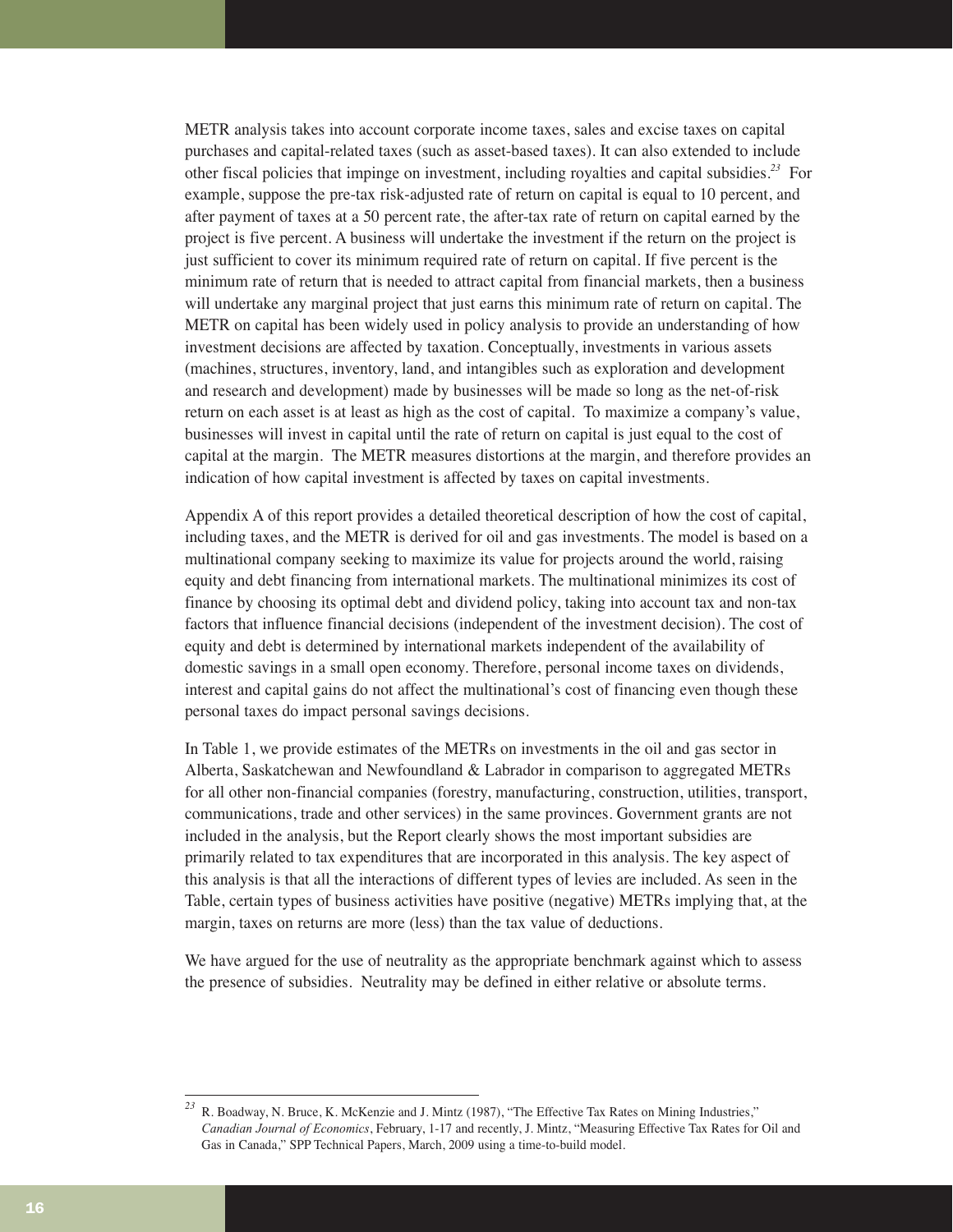#### **TABLE 1: MARGINAL EFFECTIVE TAX (AND ROYALTY) RATES, 2011**

|                                    | <b>INCLUDING ROYALTIES</b> |                     | <b>EXCLUDING ROYALTIES</b> |                     |
|------------------------------------|----------------------------|---------------------|----------------------------|---------------------|
| Oil and Gas Sector*                | Aggregate                  | <b>E&amp;D only</b> | Aggregate                  | <b>E&amp;D only</b> |
| Alberta – conventional **          | 29.9%                      | 33.4%               | 6.8%                       | $-2.6%$             |
| Alberta - oil sands                | 23.4%                      | $-1.9%$             | 23.2%                      | $-1.9%$             |
| Saskatchewan**                     | 35.6%                      | 33.2%               | 13.8%                      | $-0.7%$             |
| Newfoundland & Labrador***         | $-7.4\%$                   | $-23.8%$            | $-21.6%$                   | $-11.5%$            |
|                                    |                            |                     |                            |                     |
| Non-Resource Sector****            | Aggregate                  | <b>E&amp;D only</b> |                            |                     |
| <b>Alberta</b>                     | 16.0%                      | $-34.6%$            |                            |                     |
| <b>Saskatchewan</b>                | 21.8%                      | $-58.7%$            |                            |                     |
| <b>Newfoundland &amp; Labrador</b> | 8.8%                       | $-58.8%$            |                            |                     |

*Note: The overall R&D share in the non-resource sector is less than five percent while the E&D share in the oil and gas sector is 64 percent for conventional oil and gas, 18 percent for oil sands and 79 percent for offshore drilling in Newfoundland & Labrador.*

- The daily production is assumed to be 80 barrels for oil and 600Mcf for natural gas and the price as \$95/barrel and \$4.22/Mcf, which are rough averages of the past year up to July. Price variation will affect METRR differently in these three jurisdictions: (1) Alberta's conventional and oil sands royalties is set to be price sensitive and hence the higher the price, the higher the METRR, (2) Saskatchewan's royalty is based on production (albeit also price sensitive) and hence the higher the price, the slightly lower the METRR, and (3) the royalty regime in Newfoundland & Labrador is ultimately proportional to net profit and hence its METRR is insensitive to price changes.
- Numbers shown in the Table are the average between oil and gas; for Saskatchewan, the calculations are for fourthtier oil and gas. Saskatchewan also collects a resource surcharge from oil and gas companies.
- \*\*\* Assuming investment project has reached Tier 2 payout threshold. The provincial resource and manufacturing industries also benefit from the 10 percent Atlantic investment tax credit.
- \*\*\*\* Including agriculture, forestry, public utility, construction, manufacturing, wholesale and retail, communication, transportation and other services.

In relative terms, one interpretation of a subsidy is that the METR is less than some sort of general average. Here we use an aggregation of the METRs for non-resources sectors as a comparator.*<sup>24</sup>*

When royalties are excluded from the analysis, in which case the METRs reflect taxes only, we see that the METRs on the conventional oil and gas sector are indeed lower than the METRs in the non-resource sector (an exception being the oil sands). However, the oil and gas sector faces additional levies in the form of royalties. When royalties are accounted for, oil and gas tends to be more heavily taxed than the non-resource sector, except in Newfoundland  $\&$ Labrador. Thus, under the relative notion of neutrality, the METR on oil and gas investment (except in Newfoundland & Labrador) is higher than other industries suggesting, on the whole, that the oil and gas sector is not in fact subsidized at all; this is especially true of conventional oil and gas.

In absolute terms, another definition of a subsidy may be a METR that is negative in value the reference point in this case being a completely neutral system with a METR of zero — in which case the tax value of deductions is greater than the taxes and royalties on investment returns. Any losses generated by the system would be used against infra-marginal returns on investment or other income earned. As seen in the Table, only oil and gas investments in Newfoundland & Labrador qualify as being subsidized by this definition. The negative METR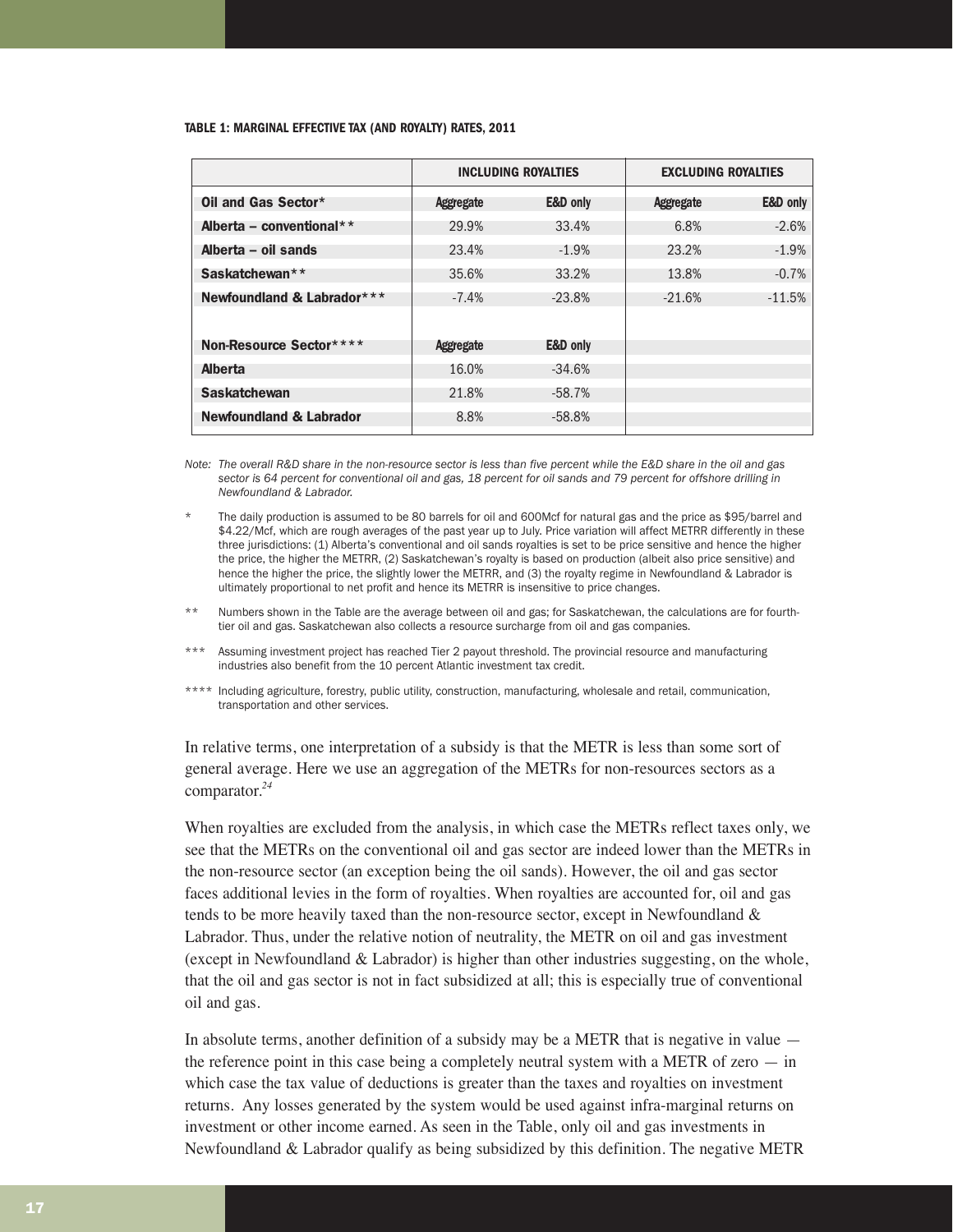for oil and gas in Newfoundland & Labrador is due to very favourable corporate income tax and royalty provisions, particularly relating to development expenditures and the generally available Atlantic Investment Tax Credit.*<sup>25</sup>*

It is also seen in the Table, exploration and development expenditures in the oil and gas sector have a negative METR, suggesting the presence of a subsidy by this definition. However, we see that research and development in the non-financial sector is even more heavily subsidized. Both exploration and development and research and development are essentially about information and knowledge acquisition. There are typically thought to be spillovers associated with the generation of information and knowledge. These spillovers mean that the information discovered or acquired by one firm generates information, and therefore uncompensated benefits, to others.

Without government grants or tax preferences, information and knowledge acquisition would be too low since businesses do not fully appropriate the social returns on their investments. This provides a policy rationale for subsidizing knowledge acquisition. This is the typical justification provided for the R&D tax credit that is available to all corporations. A similar point may be made with regard to exploration (but perhaps not development) in the resource sector. For example, the discovery (or not) of oil or gas in a particular region most certainly conveys information to other companies that is not properly internalized. While one can debate the size of these informational spillovers, on their own and in comparison to spillovers from R&D more generally, it seems indisputable that they exist. Ideally, any subsidy to account for informational spillovers due to either R&D or exploration should be based upon the size of those spillovers. This is currently not the case in Canada, where the same R&D tax credit is given for all eligible expenditures, regardless of the size of the spillovers. For example, some discoveries are protected by patents, which suggests that at least some of the potential spillovers have been internalized and a lower credit should be applied. Further to this point, higher R&D credits are given to small businesses, despite the complete lack of evidence that the spillovers are higher for these firms. Our point is simply that both research and exploration involve knowledge spillovers and generate unappropriated returns that should, in principle, be subsidized even if the subsidy rates should differ in principle.

An issue that merits some discussion is the legitimacy of including royalties in the METR calculations. One point of view is that royalties are a payment for the use of the resource, a cost of doing business, and therefore should not be included in the METR calculation.

There are three responses to this. First, corporate income taxes are also a cost of doing business, yet we are interested in their incentive effects. What makes royalties, which are also set by governments, any different? This leads to the second point, which is the distinction between a cost of doing business that is determined by the market versus by the government. As discussed previously, there is absolutely no sense in which royalty rates set in Canada are a proxy for market-determined rates which might be set in a pure freehold system. Finally, and more fundamentally, we are of the strong view that the basis upon which to apply any payment for the use of the resource should be economic rent. As the owners of the resource, governments are entitled to a share of the rent, not a share of the output. At the margin, where no rents are earned, royalties should be zero. On the other hand, if a project earns inframarginal returns positive royalties should be paid. Our METRs, which take account of both taxes and royalties, explicitly account for this.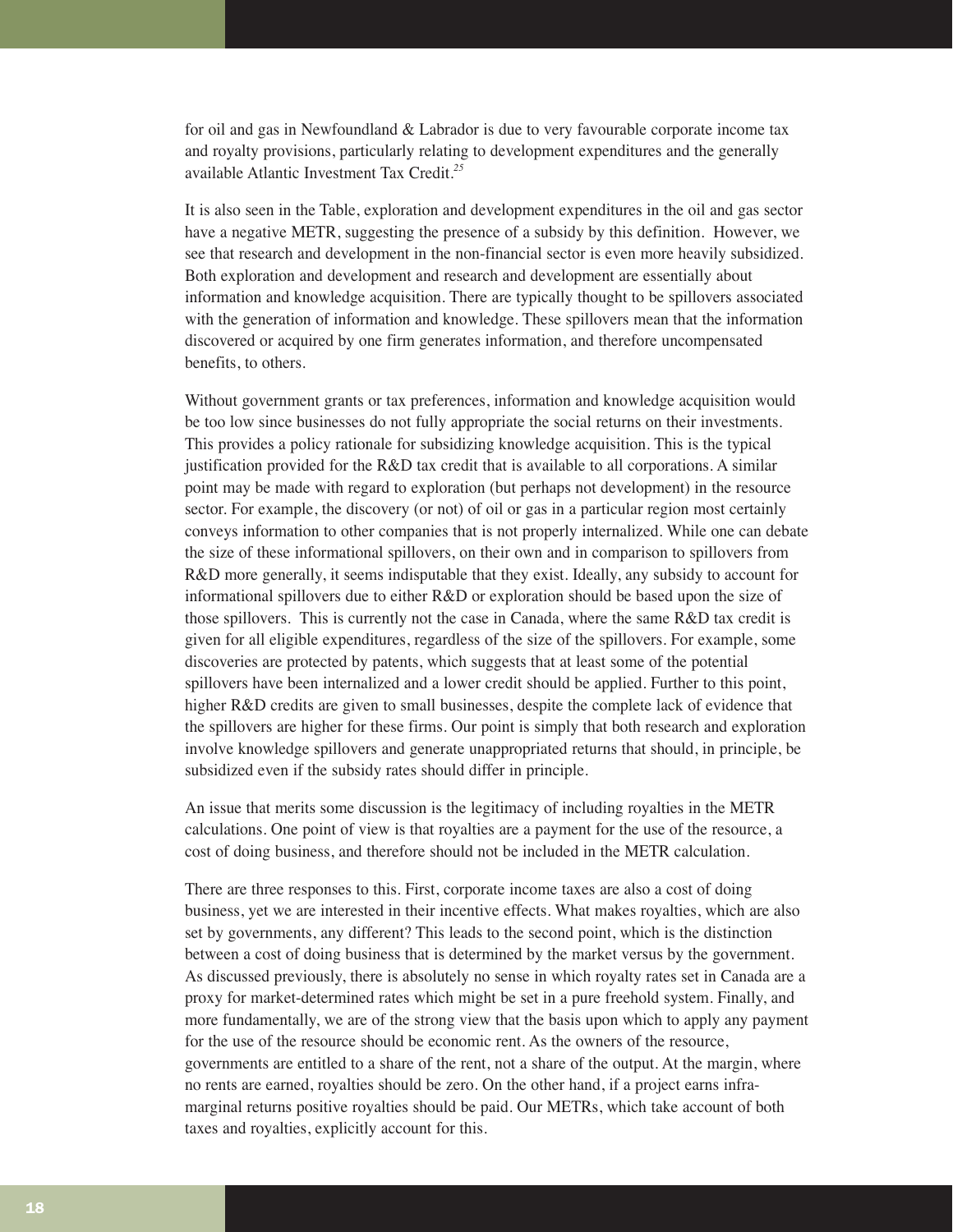With this in mind, why is oil and gas more heavily taxed despite the more preferential treatment given to exploration and development? A key reason is that the royalties imposed on oil and gas companies are not in fact levied on rent, which, as discussed above, requires the deduction of the economic costs of exploiting the resource. Rather, in the case of productionrelated royalties, no deduction is provided for costs. Therefore, even though there are no rents generated at the margin (when the return on capital is equal to the cost of capital), royalty payments on gross revenues reduce the return earned on marginal investments, thereby reducing their scale. These royalties increase the cost of investing in the oil and gas sector.

Even in the case of the oil sands levy, much of which is imposed on rents in principle, oil sand companies bear more tax and royalty levies compared to other industries.*<sup>26</sup>* In part, this arises from the nature of the oil sand royalty, whereby the Alberta government shares the investment costs, returns and risk with the producer but not corporate income taxes, which is a burden on shareholders. This results in a negative tax expenditure whereby the royalty is collected on marginal investments even though no rent is earned.

## **CONCLUSIONS**

This paper evaluates common methodologies used to assess fossil fuel subsidies and concludes that they can be methodologically problematic. We are especially critical of the tax expenditure approach used in many studies, as exemplified by a recent report by the International Institute for Sustainable Development (IISD).

In our view subsidies require careful interpretation in order for good public policy to be developed. Our preference is that federal and provincial governments should assess levies on broad bases at low rates in order to achieve an efficient allocation of resources according to their best economic use. Corporate income taxes that operate as a tax on shareholder profits should be assessed on neutral tax bases at low corporate rates. Royalties should be levied on economic rents in order to maximize the benefits that governments receive from their ownership of the resource. Environmental concerns are important, and are best addressed by regulations or specific taxes that price the environmental harm. These principles provide a much better guidance for public policy than erroneously calculating subsidies without a clear, consistent underlying framework for good public policy.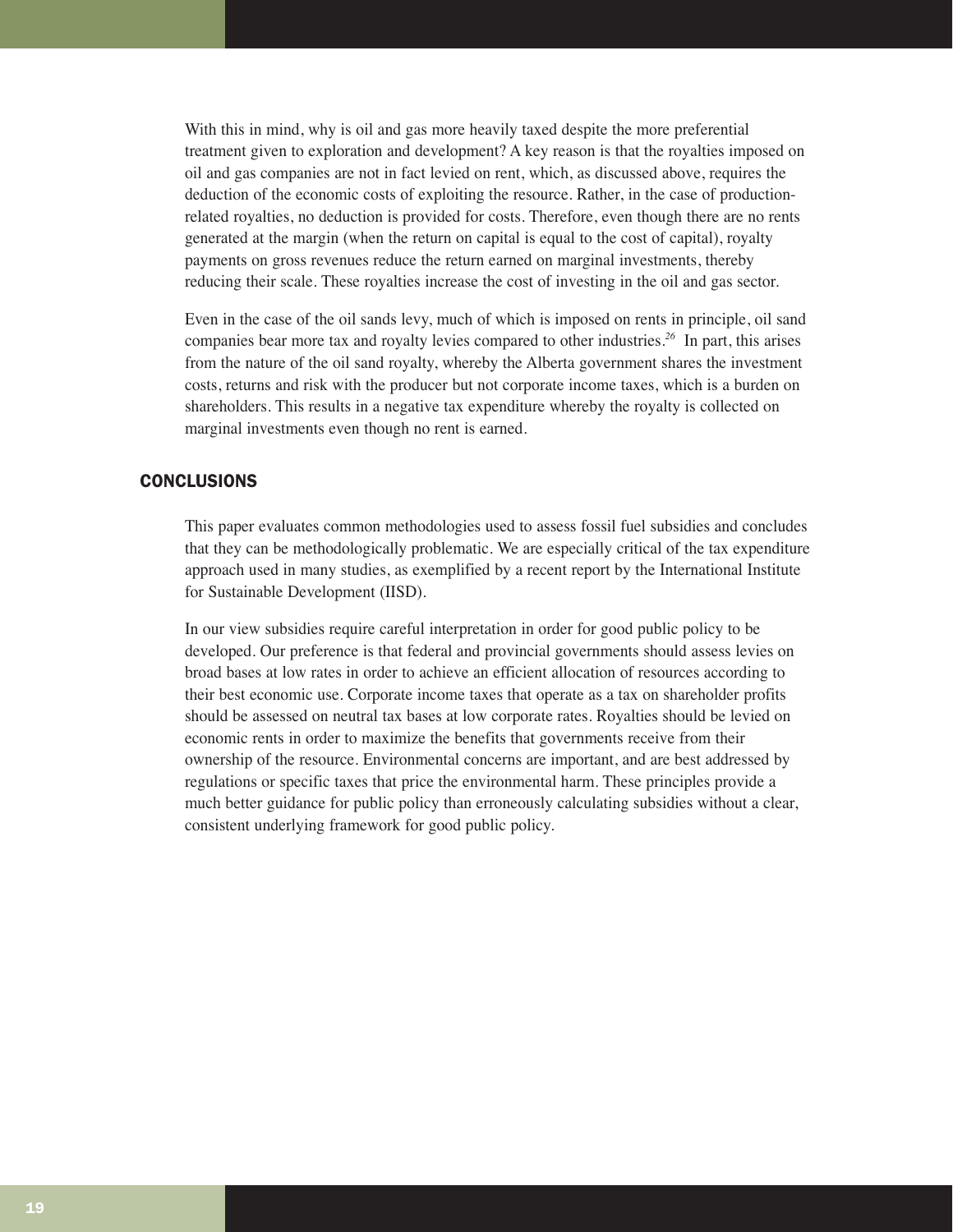# TECHNICAL APPENDIX<sup>a</sup>:

### CORPORATE TAX AND ROYALTY ON NON-RENEWABLE RESOURCE INVESTMENTS

A non-renewable resource firm maximizes the present value of risk-adjusted cash flows (CF) from its project subject to the constraint that the extracted resources are equal to the amounts discovered over time. Let T be the period in which reserves are discovered and prepared for extraction that begins at that time.

- (1) Max  $V = \sum_{0}^{\infty} (1 + R)^{-t} CF_t$
- (2) subject to  $\Sigma_T^{\infty} Q_t dt = X = \Sigma_0^T f[e_t]$  (accumulated reserves equal total extraction)

with 
$$
CF_t = P_t Q_t - C (Q_t, K_t) (1 + \pi)^t - (\delta K_t + k_t) (1 + \pi)^t - T_{c[t]} - T_{R[t]}
$$
 for  $t \ge T$   
 $CF_t = -e_t (1 + \pi)^t - T_{c[t]}$  for  $t \le T$ 

where,

R is the discount rate

 $Q_t$  is production at time t

X is total reserves

 $C(Q_t, K_t)$  are current costs that are strictly concave in output (denoted as C' $>0$  and C' $>0$ ) and capital that reduces costs (denoted as  $C<0$  and  $C_{KK}<0$ ).

 $K_t$  = depreciable capital stock

 $k_t$  = new investment =  $K_{t+1}$  -  $K_t$ 

 $\pi$  is inflation

 $\delta$  = economic depreciation

 $f[e_t]$  = incremental reserves found through spending on exploration in period t  $(e_t)$  with the function being strictly concave  $(f\geq 0)$  and  $f'\leq 0$ .

 $T_{\text{cft}}$  = corporate tax payments (paid in each period and can be negative)

 $T<sub>Rftl</sub>$  = royalty payments in each period t (only paid after extraction begins)

 $P_t$  = nominal price of output normalized to one and equal to all other prices  $(P_t = P (1 + \pi)^t)$ .

*<sup>a</sup>* Readers may wish to happily avoid this technical appendix. It is meant to provide an analysis of effective tax rates for non-renewable resource industries based on J. Mintz, *op cit supra note* 14 and R. Boadway, N. Bruce, K. McKenzie and J. Mintz, "The Effective Tax Rates on Mining Industries," *Canadian Journal of Economics*, February 1987, 1-17.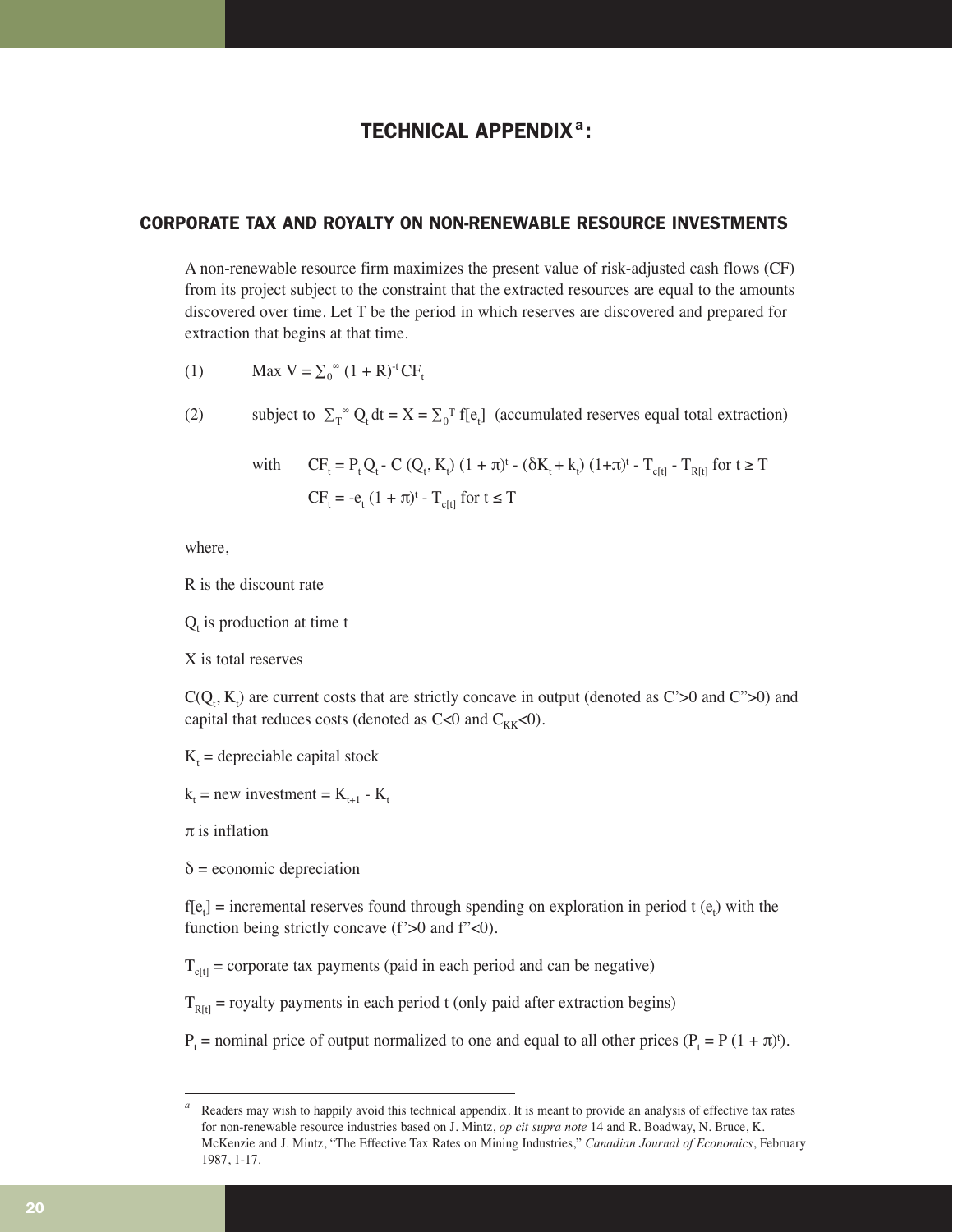The analysis below incorporates corporate income taxes and royalty payments based on revenues and cash flows (for application we also include sales taxes on capital inputs). Corporate tax is imposed on the revenues earned from the sale of mining ore net of the costs of production, which include current extraction costs, capital costs allowances and exploration and development costs (exploration is expensed but development is capitalized and written off at the declining balance rate  $\sigma$ ). This implies the following:

(3) 
$$
T_{c[t]} = u \{P_t Q_t - C(Q_t, K_t) (1 + \pi)^t - \alpha D_t - \sigma E_t (1 + \pi)^t - T_{R[t]}\}
$$

- (4)  $D_t = (\delta K_s + k_s) (1 + \pi)^t \alpha D_s$
- (5)  $Et = e_t (1 + \pi)^t \sigma E_s$
- (6) with  $\alpha$  = capital cost allowance rate,  $D_s$  = the undepreciated capital cost base and  $E<sub>s</sub>$  = the undepreciated stock of exploration and development spending at time s.

Manipulating the terms associated with capital cost allowances and investment,  $(\delta K_t + k_t)$   $(1 + \pi)^t$ , in equation (1) with the insertion of terms in (3), (4) and (5), one can show that the investment costs are reduced by the present value of capital allowances so that:

- (2')  $CF_t = \{ P_0Q_t C(Q_t, K_t) \} (1 u) (1 + \pi)^t (\delta K_t + k_t)(1 uZ)(1 + \pi)^t T_{R[t]} (1 u)$ for  $t \geq T$
- (2)  $CF_t = -e_t (1 uZ) (1 + \pi)^t T_{R[t]} (1 u)$  for  $t < T$

with  $Z = \alpha / (\alpha + R)$ .

Note that royalty payments in the exploration and development phase are negative if such costs are deductible from the royalty base, which will be the case for the rent tax.

# OUTPUT-RELATED ROYALTY

Royalties are a percentage of the value of extracted output. The corporate income tax system allows companies to deduct exploration and development expenses against other income earned. Let  $\tau$  be the ad valorem payment on sales, PQ, so that  $T_R = \tau PQ$  (suppressing time scripts here on in unless needed). Maximizing equation  $(1)$ , subject to  $(2)$  and  $(2')$ , choosing  $Q$ , K, k, and E, yields the following:

#### Output Decision

The choice of Q yields the following result ( $\lambda$  is the Lagrange multiplier for the constraint in (2)):

(7)  $(1 + r)^{-t} (P (1 - \tau) - C') (1 - u) = \lambda$ 

with  $r = R - \pi = Bi(1 - u) + (1 - B)\rho - \pi$ .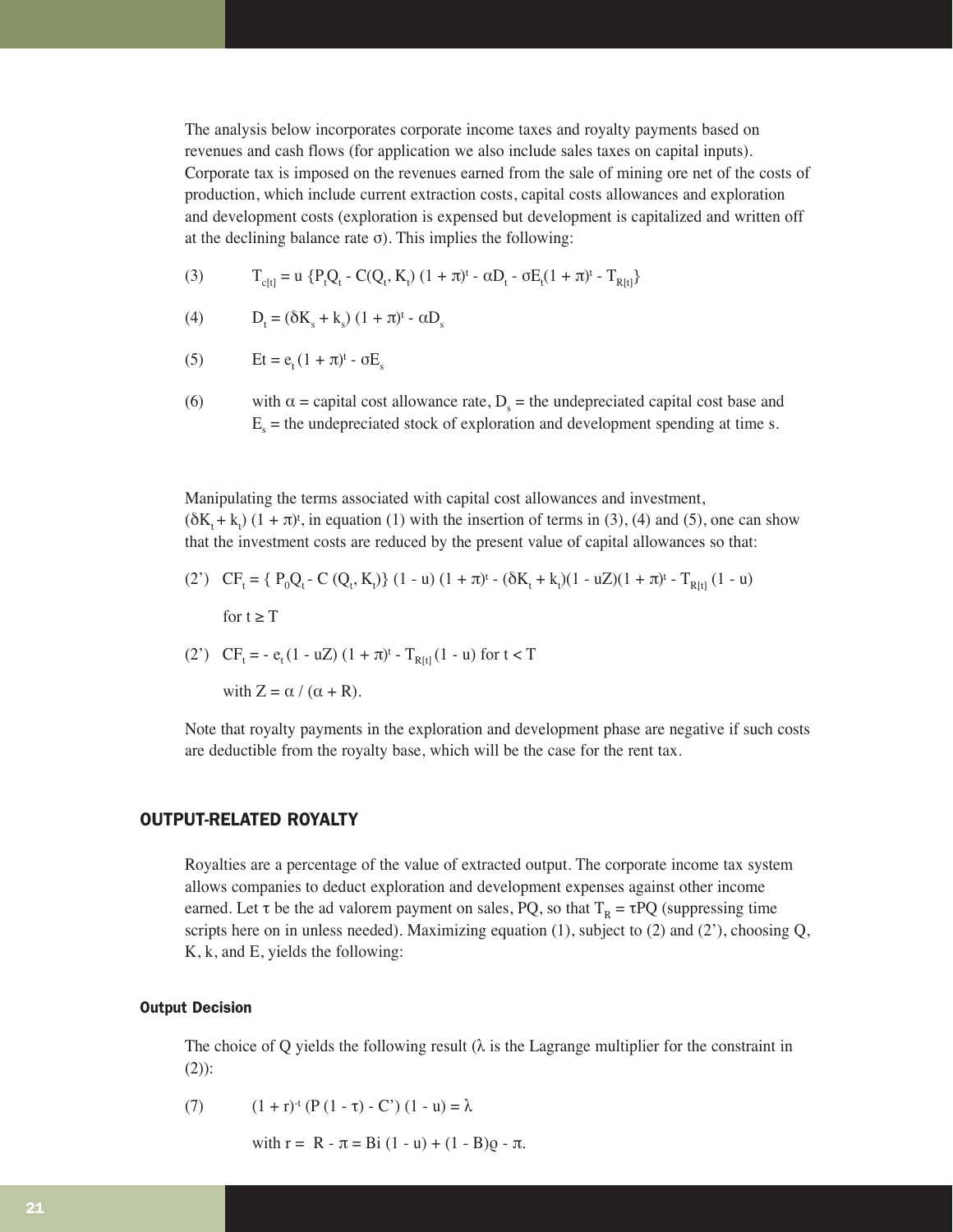The shadow price of extracted output is equal to the marginal value of extracting a marginal unit of output.

Differentiating (7) for time (let p denote the time change in the price) yields the familiar Hotelling condition that the increase in the quasi-rents from rent extraction is equal to the discount rate:

(8) 
$$
(p(1 - \tau) - C') / (P(1 - \tau) - C'') = r
$$

The royalty rate on ad valorem sales generally reduces quasi-rents and the incentive to extract since the royalty reduces revenues relative to costs of extraction. On the other hand, the deductibility of interest expense from taxable income lowers the cost of finance and, therefore, increases extraction to early periods.

#### Depreciable Capital

The choice of capital stock and new investment, post-exploration and development, as well as the undepreciated capital cost base and changes to it, yields the following cost of capital for depreciable capital:

(9) 
$$
-C_K = (\delta + R - \pi) (1 - uZ) / (1 - u).
$$

This is the familiar cost of capital expression noting that R is the weighted average of the cost of debt and equity finance and Z is the present value of depreciation.

#### Exploration and Development

The choice of exploration and development, E, yields the following for the cost of capital:

(10) 
$$
(P_T - C_T^{\prime})f_t^{\prime} = (1 - uZ)(1 + r)^{(T-t)}/[(1 - u) \{1 - \tau P / (P - C^{\prime})\}]
$$

The quasi-rent earned by investing in exploration  $(P_T - C_T^{\bullet})$ ft' is equal to the interest-adjusted cost of exploration (the price of exploration and development is set equal to unity) divided by the one minus the royalty imposed on the cost of capital. The term in the denominator  $\tau P/(P - C')$  is the ad valorem tax paid as a share of the quasi-rents on incremental sales (this is expected to be less than one so long as the ad valorem tax rate is less than the margin  $(P - C') / P$ . The cost of exploration is reduced by interest deductions taken early at time t relative to the earning of income at time T. Given the deductibility of interest expense from income, the effect of corporate taxation is to reduce the real cost of finance (r) and the discount factor  $(1+r)$  (T-t) resulting in a lower cost of capital (and lower effective tax rate on capital).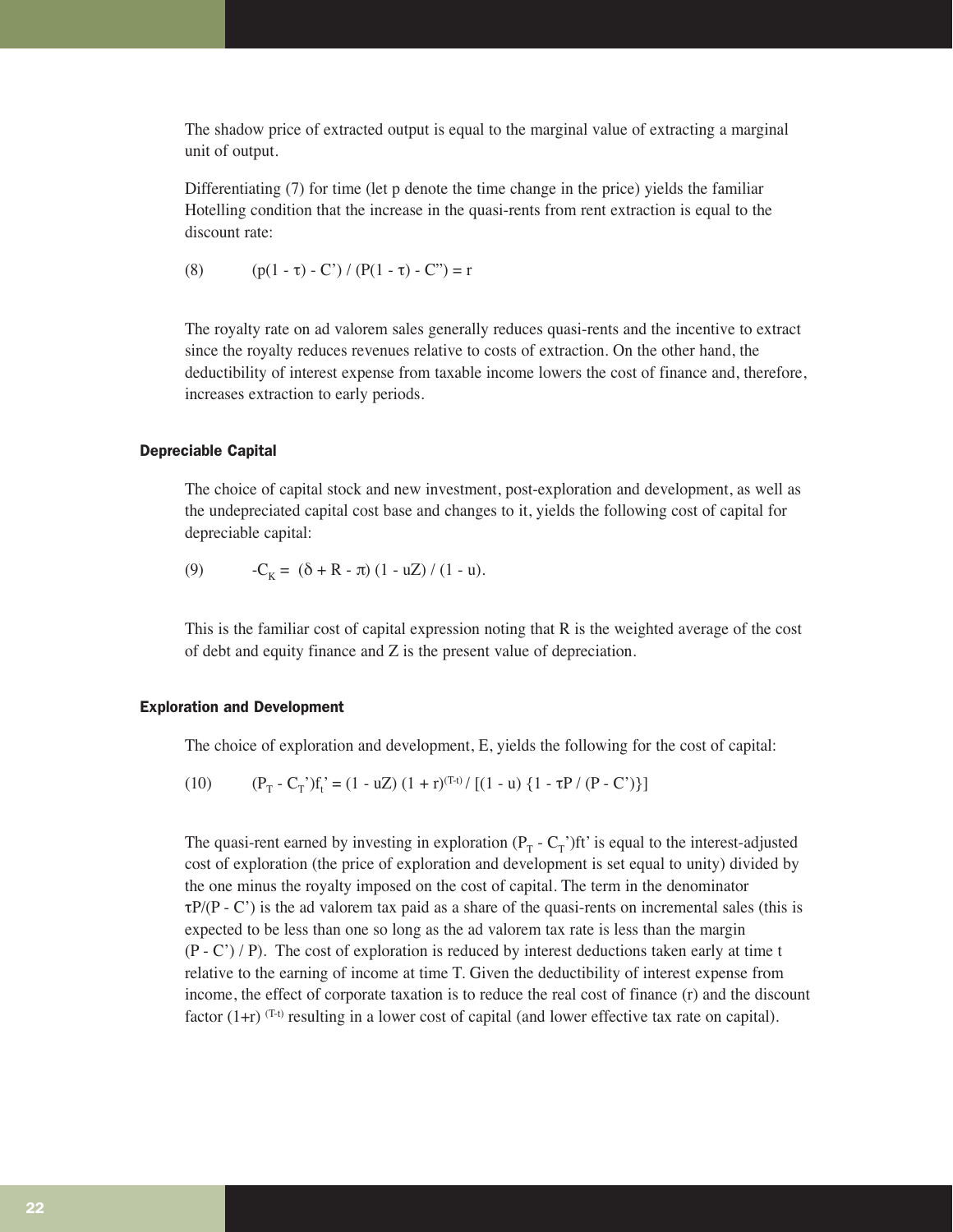# RENT-BASED ROYALTY ON CASH FLOWS

Cash flow is equal to the revenues net of both current and capital costs incurred in undertaking the project. Interest expense is not deductible and unused deductions, fully written off in later years are carried forward at the riskless bond rate (the uplift factor).

The royalty payment after payout is the following:

 $T_R = \tau [P_t Q_t - C(Q_t, K_t) (1 + \pi)^t - (\delta K_t + k_t) (1 + \pi)^t - e_t (1 + \pi)^t],$ 

This is substituted into equation (3). The determination of output, Q, accords with the following Euler equation:

(11) 
$$
(1 + r)^{-t} (1 - \tau) (P - C') (1 - u) = \lambda.
$$

The extraction decision is determined by selling output until the increase in the quasi-rent from higher prices net of marginal cost (p - C") per dollar of quasi-rent is equal to the cost of finance.

(12) 
$$
(p - C'') / (P - C') = R - \pi
$$

### Depreciable Capital

The user cost for depreciable capital for the oil sands case is similar to equation (9), but royalties directly affect the cost of capital because current costs are deductible from the royalty base. That is, changes in the stock of capital reduce current costs, which are netted from royalty payments.

(13)  $-C_K = (\delta + R - \pi) \{1 - \tau(1 - u) - uZ\} / [(1 - u) (1 - \tau)]$ with  $Z = \alpha / (\alpha + R)$ 

#### Exploration and Development

The user cost for exploration and development for the cash flow tax is the following:

(14)  $(P - C')f_t' = (1 - uZ - \tau(1-u))(1 + r)^{(T-t)}/[(1 - u)(1 - \tau)].$ 

The term of Z is the typical CCA allowance by which the deduction could be used against other income.

If the corporate tax terms are zero  $(u = 0 \text{ and } Z = 1)$ , the royalty terms appearing in equations (12) to (14) disappear. Otherwise, the rent-based royalty is not neutral as it increases the corporate tax burden on capital.

The marginal effective tax rate estimated in the Table is the difference between the pre-tax return and post-tax return on capital as a proportion of the pre-tax rate of return on capital. The pre-tax rate is calculated on the right-hand side of equations  $(9)$ ,  $(10)$ ,  $(13)$  and  $(14)$ ) net of depreciation. The post-tax rates of return of capital are equal to the same except all tax and royalty terms are set to zero.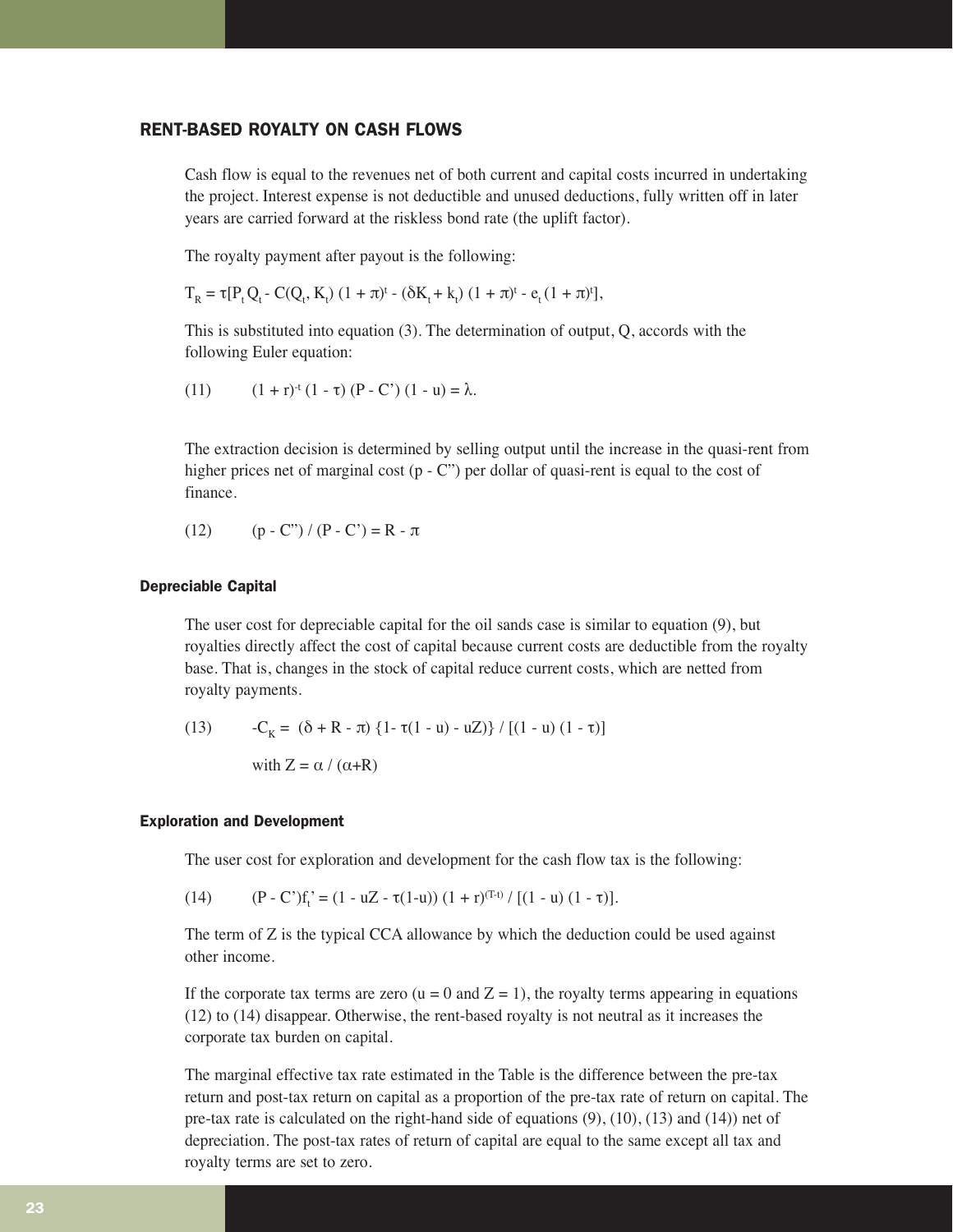#### About the Authors

Kenneth J. McKenzie is a Professor in the Department of Economics and The School of Public Policy at the University of Calgary, where he has been since 1992. He received his B.Comm. from the University of Saskatchewan in 1982, his M.A. from the University of Calgary in 1985 and his Ph.D. from Queen's University in 1990. From 1984 to 1986 he was an economist in the Tax Policy Branch of the federal Department of Finance. His first academic appointment was at the University of Toronto in 1990. His principle area of research is public economics, with an emphasis on taxation and political economy. Professor McKenzie has received the Harry Johnson Prize for the best article in the Canadian Journal of Economics (1996, with Herb Emery). He is a two time winner of the Douglas Purvis Memorial Prize for a published work of excellence relating to Canadian public policy (1999, with Ron Kneebone; 2010, with Natalia Sershun). In 2000 he was the recipient of the Faculty of Social Sciences Distinguished Research Award at the University of Calgary. He was the EnCana Scholar at the C.D. Howe Institute, where he delivered the 2001 Benefactors Lecture, and has been a visiting fellow at research institutes in both Germany and Australia. He was the inaugural director in 2004 of the University of Calgary's Institute for Advanced Policy Research. Professor McKenzie has acted as an advisor to governments and institutions at the international, federal and provincial levels. He has been on the Panel of Experts for the International Monetary Fund and the World Bank and has provided analysis and advice on tax policy to several developing countries. He has sat on the Taxation and Finance Committee of the Alberta Economic Development Authority, was a member of the Alberta Business Tax Review Committee in 2000, an expert advisor to the Financial Review Commission in Alberta in 2002, and involved in research for the federal government's Technical Committee on Business Taxation in 1997. In 2007 he was a member of the Alberta Royalty Review Panel. Professor McKenzie has served on the Executive Council of the Canadian Economics Association, and on the editorial boards of the Canadian Journal of Economics and the Canadian Tax Journal and is past editor and associate editor of Canadian Public Policy. He served as Department Head in Economics from 2007-2010, and is currently Director of the Tax and Economic Growth Program in The School of Public Policy.

#### Dr. Jack Mintz

#### The James S. & Barbara A. Palmer Chair in Public Policy

Jack M. Mintz was appointed the Palmer Chair in Public Policy at the University of Calgary in January 2008.

Widely published in the field of public economics, he was touted in a 2004 UK magazine publication as one of the world's most influential tax experts. He serves as an Associate Editor of International Tax and Public Finance and the Canadian Tax Journal, and is a research fellow of CESifo, Munich, Germany, and the Centre for Business Taxation Institute, Oxford University. He is a regular contributor to Canadian Business and the National Post, and has frequently published articles in other print media.

Dr. Mintz presently serves on several boards including Brookfield Asset Management, Imperial Oil Limited, Morneau Shepell, and Royal Ontario Museum. He was also appointed by the Federal Minister of Finance to the Economic Advisory Council to advise on economic planning and served as research director for the Federal-Provincial Minister's Working Group on Retirement Income Research.

Dr. Mintz held the position of Professor of Business Economics at the Rotman School of Business from 1989-2007 and Department of Economics at Queen's University, Kingston, 1978-1989. He was a Visiting Professor, New York University Law School, 2007; President and CEO of the C.D. Howe Institute from 1999-2006; Clifford Clark Visiting Economist at the Department of Finance, Ottawa; Chair of the federal government's Technical Committee on Business Taxation in 1996 and 1997; and Associate Dean (Academic) of the Faculty of Management, University of Toronto, 1993-1995. He was founding Editor-in-Chief of International Tax and Public Finance, published by Kluwer Academic Publishers from 1994-2001, and recently chaired the Alberta Financial and Investment Policy Advisory Commission reporting to the Alberta Minister of Finance.

In 2002, Dr. Mintz's book, Most Favored Nation: A Framework for Smart Economic Policy, was winner of the Purvis Prize for best book in economic policy and runner-up for Donner Prize for best book in public policy.

Dr. Mintz has consulted widely with the World Bank, the International Monetary Fund, the Organization for Economic Co-operation and Development, the governments of Canada, Alberta, New Brunswick, Ontario, and Saskatchewan, and various businesses and nonprofit organizations.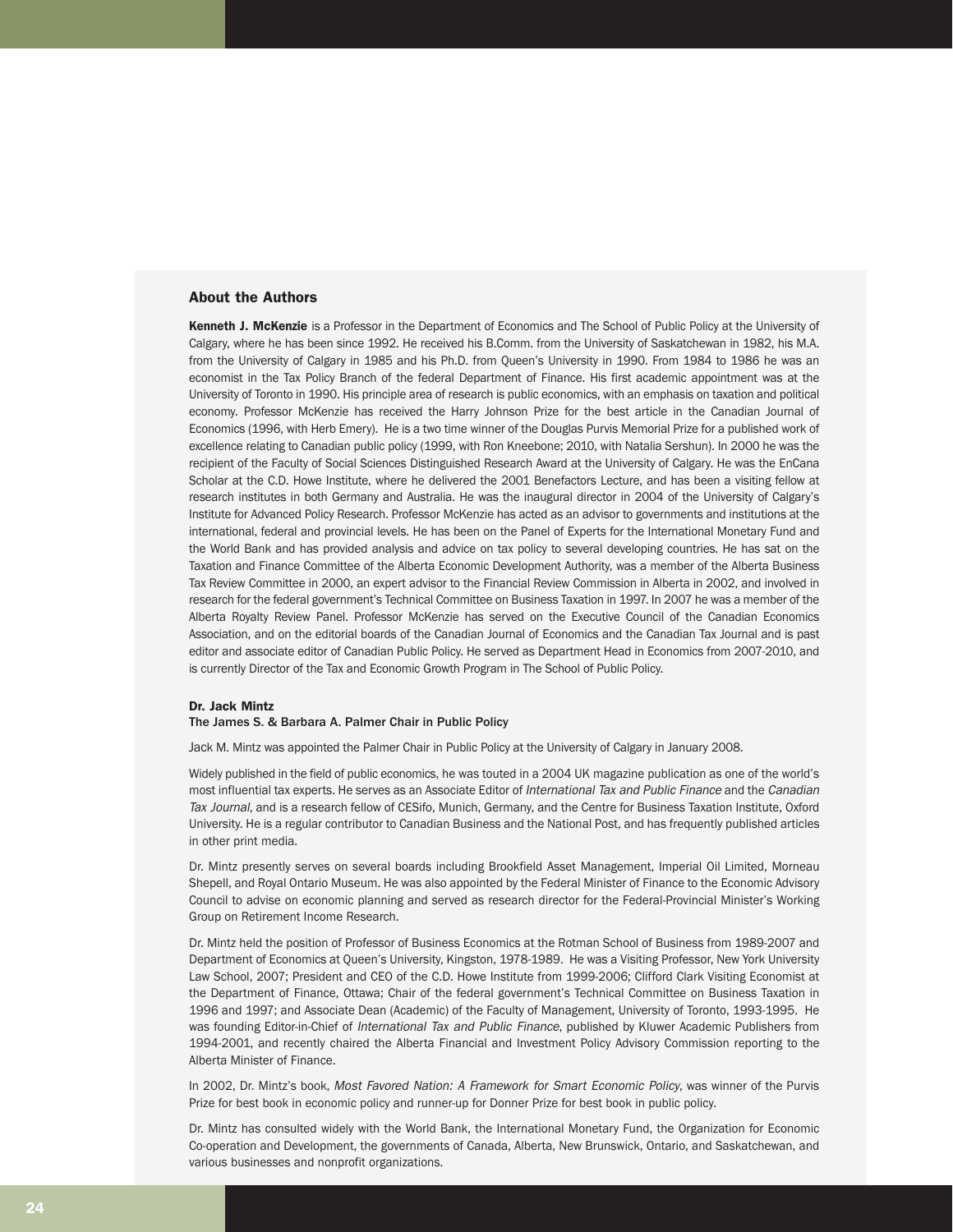### ABOUT THIS PUBLICATION

The School of Public Policy Research Papers provide in-depth, evidence-based assessments and recommendations on a range of public policy issues. Research Papers are put through a stringent peer review process prior to being made available to academics, policy makers, the media and the public at large. Views expressed in The School of Public Policy Research Papers are the opinions of the author(s) and do not necessarily represent the view of *The School of Public Policy*.

#### OUR MANDATE

The University of Calgary is home to scholars in 16 faculties (offering more than 80 academic programs) and 36 Research Institutes and Centres including The School of Public Policy. Under the direction of Jack Mintz, Palmer Chair in Public Policy, and supported by more than 100 academics and researchers, the work of The School of Public Policy and its students contributes to a more meaningful and informed public debate on fiscal, social, energy, environmental and international issues to improve Canada's and Alberta's economic and social performance.

The School of Public Policy achieves its objectives through fostering ongoing partnerships with federal, provincial, state and municipal governments, industry associations, NGOs, and leading academic institutions internationally. Foreign Investment Advisory Committee of the World Bank, International Monetary Fund, Finance Canada, Department of Foreign Affairs and International Trade Canada, and Government of Alberta, are just some of the partners already engaged with the School's activities.

For those in government, The School of Public Policy helps to build capacity and assists in the training of public servants through degree and non-degree programs that are critical for an effective public service in Canada. For those outside of the public sector, its programs enhance the effectiveness of public policy, providing a better understanding of the objectives and limitations faced by governments in the application of legislation.

#### **DISTRIBUTION**

Our publications are available online at www.policyschool.ca.

#### DISCLAIMER

The opinions expressed in these publications are the authors' alone and therefore do not necessarily reflect the opinions of the supporters, staff, or boards of The School of Public Policy.

#### COPYRIGHT

Copyright © 2011 by The School of Public Policy.

All rights reserved. No part of this publication may be reproduced in any manner whatsoever without written permission except in the case of brief passages quoted in critical articles and reviews.

#### ISSN

1919-112x SPP Research Papers (Print) 1919-1138 SPP Research Papers (Online)

# DATE OF ISSUE

September 2011

#### MEDIA INQUIRIES AND INFORMATION

For media inquiries, please contact Morten Paulsen at 403-453-0062.

Our web site, www.policyschool.ca, contains more information about The School's events, publications, and staff.

#### DEVELOPMENT

For information about contributing to The School of Public Policy, please contact Candice Naylen by telephone at 403-210-7099 or by e-mail at cnaylen@ucalgary.ca.

#### EDITOR

Timothy Giannuzzi